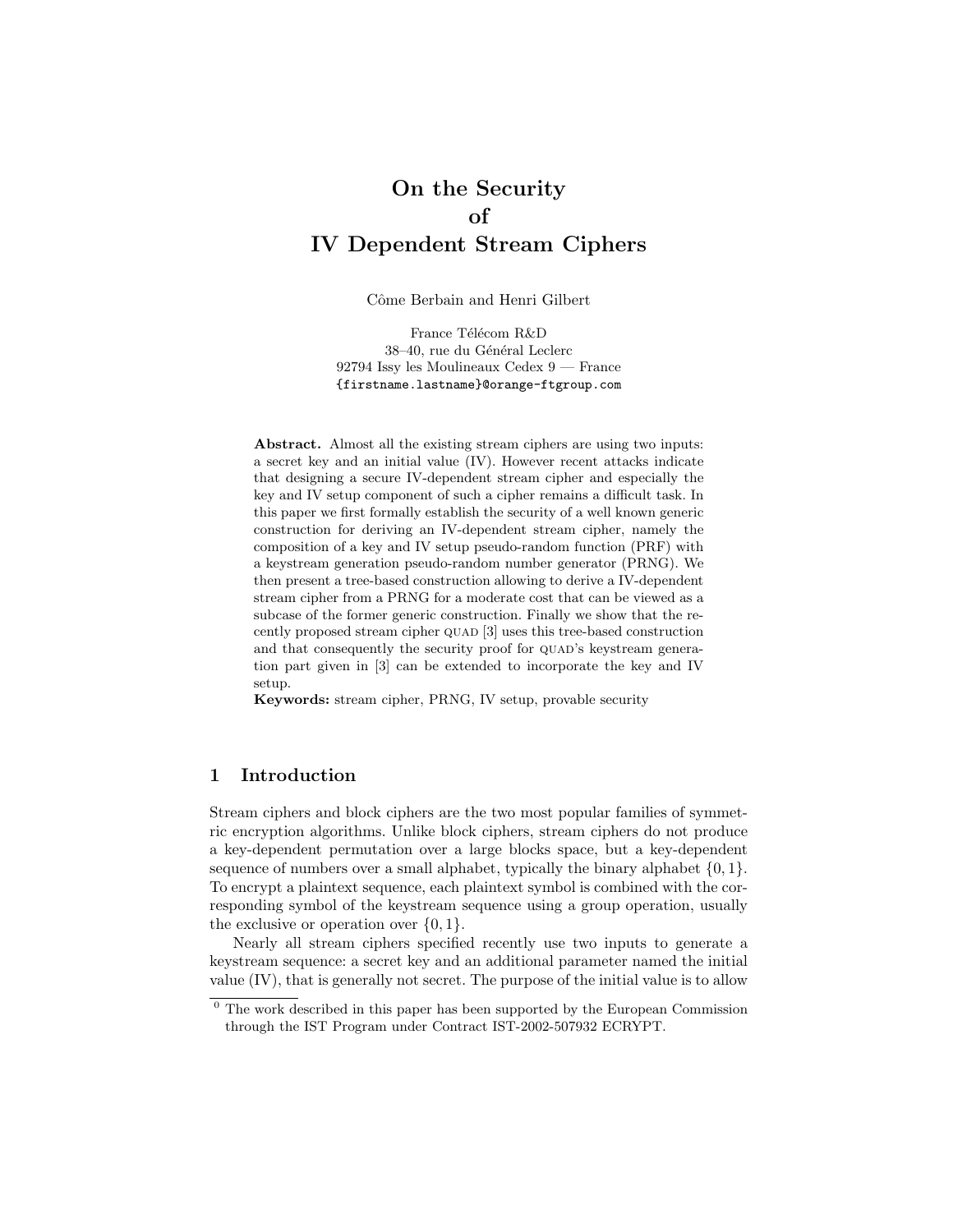to derive several "independent" keystream sequences from one single key, and thus to provide a convenient method for encrypting several plaintext sequences under the same secret key, by "resynchronizing" the stream cipher each time with a new IV value. This represents an obvious practical advantage over formerly proposed stream ciphers which single input was the secret key. But on the other hand, the use of an IV input has considerable impacts on the cryptanalysis and on the formalization of the security requirements on stream ciphers.

As for cryptanalytic implications, the quite numerous attacks of IV-dependent stream ciphers published in the past years clearly indicate that IVs result in additional attack opportunities, and that the key and IV setup procedure still represents one of the less well understood aspects of stream ciphers design. As a matter of fact an adversary can compare the keystream sequences associated with several known, related or chosen IV values, and potentially derive information upon the corresponding internal state values that could not be derived from one single keystream sequence. This is illustrated by Fluhrer, Mantin, and Shamir's attack on the key and IV loading method of the RC4-based cipher used in certain WiFi systems [10], by Ekdahl and Johansson's cryptanalysis of the GSM cipher A5/1 [9], by Joux and Muller's differential known or chosen IV attacks on various ciphers [16, 17], by Daemen, Govaerts, and Vandewalle's and by Armknecht, Lano, and Preneel's resynchronization attacks [8, 1] or more recently by attacks against some of the eSTREAM candidates.

As for the implications of IVs on the formalization of security requirements on stream ciphers, they can be outlined as follows:

In the case of a stream cipher without IV, the requirements are conveniently captured by the theory of pseudo-random numbers generators which has been stemming from the seminal work of Shamir [18], Yao [19], Blum and Micali [6] in the early 80's. A stream cipher is considered secure if the associated key to keystream function is a pseudo-random number generator (PRNG), i.e. an input-expanding function allowing to expand a short seed (the key) into a strictly longer output (the keystream) in such a way that if the secret input seed is uniformly distributed, then the probability distribution of the corresponding output is computationally indistinguishable with non negligible probability from the uniform distribution.

In the case of an IV-dependent stream cipher, no as unanimously accepted formalization of the security requirements has emerged so far. However, most cryptologists would probably agree that a sufficient security condition is that the associated function generator which maps the secret key onto the IV to keystream function be a pseudo-random function generator (PRF), i.e. a random function generator indistinguishable with non negligible probability from a perfect random function generator. To quote an example, this is the condition Halevi, Coppersmith, and Jutla are using to express the security requirements on the IV-dependent stream cipher Scream [15]. We will briefly discuss the validity of this PRF-based formalization in Section 3 hereafter, and conclude that it indeed captures the most natural generalization to IV-dependent stream ciphers of the well accepted (PRNG based) formalization of IV less stream ciphers.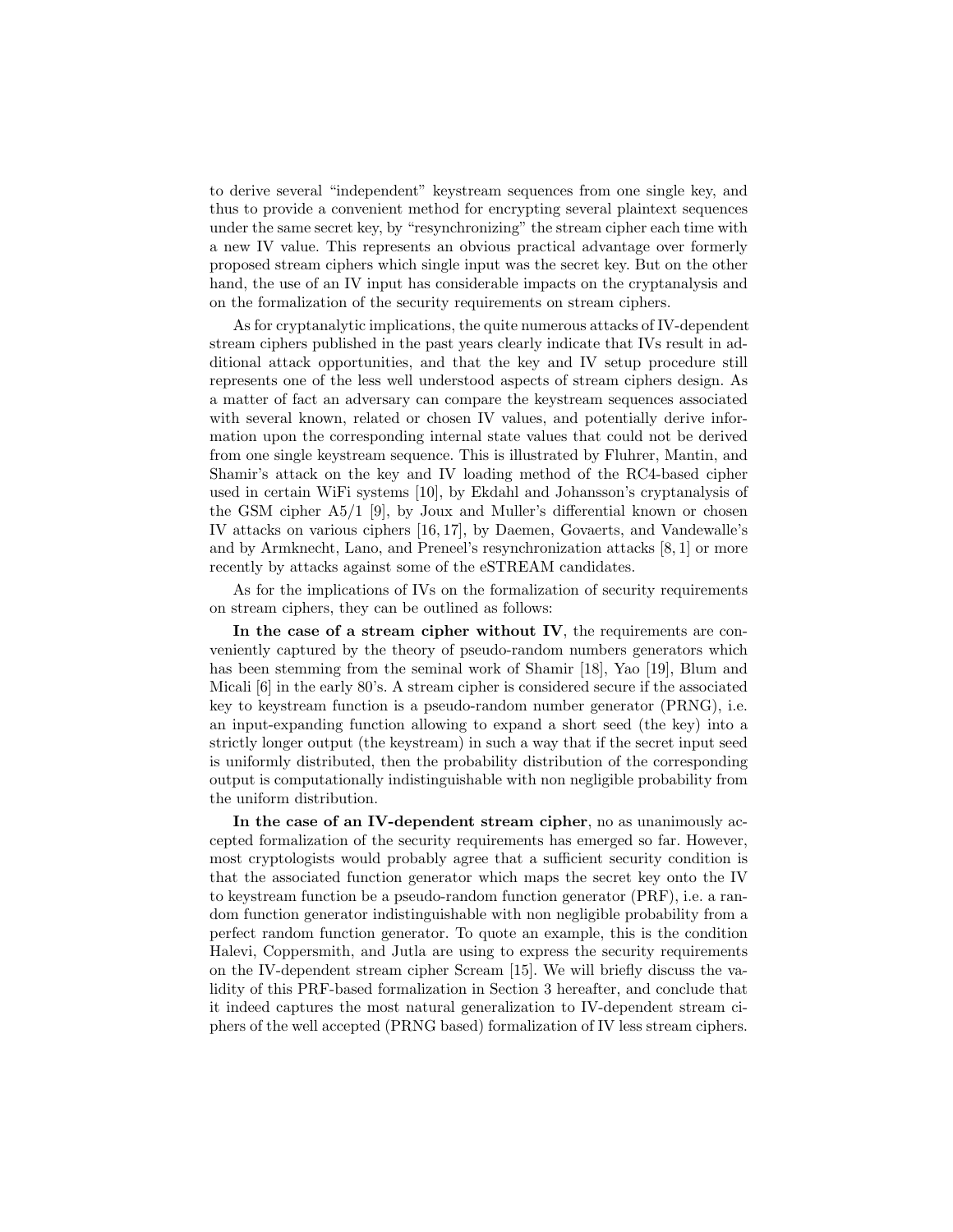One might argue that since constructing a secure PRF can be expected to be more demanding than constructing a secure PRNG and nearly as difficult as constructing a block cipher, introducing IVs in stream ciphers looses all performance advantages of stream ciphers over block ciphers and requires the same kind of techniques than designing a block cipher. This is however not necessarily the case, as will be shown in the sequel.

The purpose of this paper is twofold. Firstly, to clarify the security requirements upon an IV-dependent stream cipher (Section 3) and to identify sufficient conditions on its key and IV setup and key generation parts in order for the whole stream cipher to be secure (Section 4). Secondly, to propose a practical construction allowing to meet these conditions (Section 5), and therefore to derive an IV-dependent stream cipher with a provable security argument. Finally we show that as an application of this construction the security arguments of quad can be extended in order to include the key and IV setup (Section 6). An overview of our main results is given in Section 2.

# 2 Outline of our results

For all the stream ciphers we consider in this paper, the keystream derivation is split, as in nearly all existing IV-dependent stream ciphers, into the two following separate phases, according to the generic construction illustrated in Figure 1:

- (1) Key and IV setup: an m-bit initial state value is derived from the key and IV value.
- (2) **Keystream generation:** the keystream is derived from the  $m$ -bit initial state obtained in the key and IV-setup phase. For that purpose, the m-bit initial state is taken as the seed input of a number generator  $<sup>1</sup>$ .</sup>

We formally establish, in Section 4, the validity of the following "folklore" belief implicitly invoked in the security argumentation of several existing IVdependent stream ciphers [5, 2]: if the family  ${F<sub>K</sub>}$  of IV to initial state functions parametrized by the key  $K$  is a PRF and if the number generator  $g$  is a PRNG, then the family  ${G_K = g \circ F_K}$  of IV to keystream sequence functions is a PRF. This provides useful sufficient conditions in order for the IV-dependent stream cipher resulting from the generic construction of Figure 1 to be secure. Our security proof relies upon a simple "composition theorem". A specific construction directly suggested by the former security results might consist of using a trusted block cipher for the IV-setup, as done for instance in the stream cipher candidates LEX [5] and SOSEMANUK [2], both selected as focus ciphers for

<sup>&</sup>lt;sup>1</sup> Though our constructions are potentially applicable to any number generator with a sufficiently long input size, they are mainly intended for number generators based upon the iterated invocation of a finite state machine (FSM). The keystream sequence generation procedure of nearly all existing stream ciphers has this specific structure, i.e. uses the state transition function of a FSM to update an  $m$ -bit internal state and derive at each iteration a t-bit keystream portion by means of a fixed output function.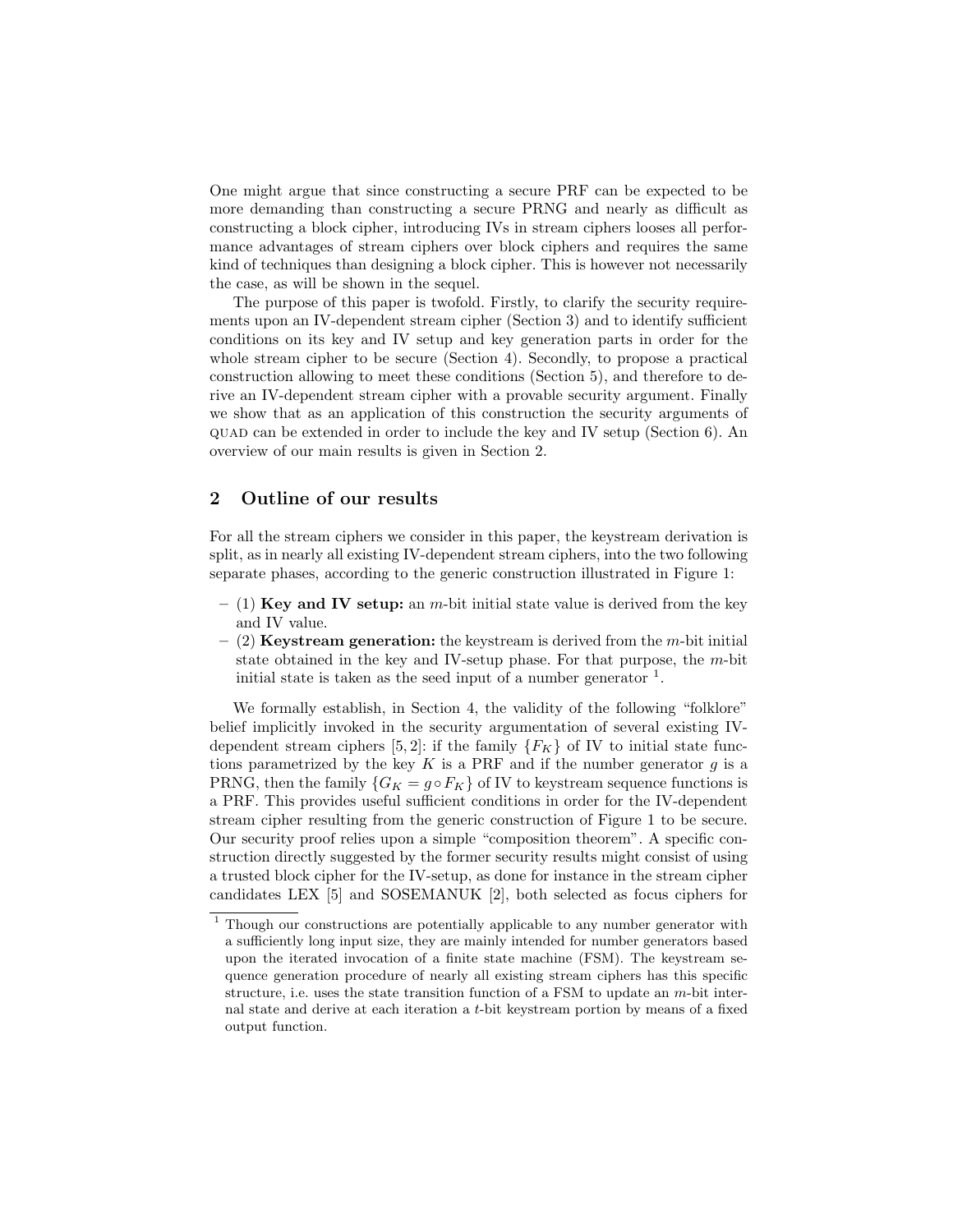

Fig. 1. IV-dependent stream cipher: (generic construction)

third evaluation phase of the stream cipher initiative eSTREAM of the European network ECRYPT. One may however argue that this construction results in a lack of design unity when (unlike in LEX) the keystream generation does not reuse the trusted block cipher used for the key and IV setup.

We propose, in Section 5 hereafter, another specific construction also supported by former security results, which has the additional advantage that it better preserves the design unity of stream ciphers. This construction consists of applying the so called tree-based construction proposed by Goldreich, Goldwasser, and Micali in [13] for deriving the PRF needed for the key and IV setup from any  $n$ -bit to  $2n$ -bit PRNG. This PRNG can be essentially the same as the one used in the keystream generation phase. The later option allows to even better preserve the unity of the design, and to achieve substantial savings in the hardware and software implementation complexity of the stream cipher, since the key and IV setup and the keystream generation are then using the same computational ingredients.

Last of all, we focus in Section 6 on a particular stream cipher where the tree-based construction of Section 5 is applied in the key and IV setup, namely the recently proposed stream cipher QUAD [3]. We show that the partial proof of security of [3] (which gives some evidence that the keystream generation part of quad is secure) can be extended to incorporate the key and IV setup. This allows to reduce the security of the whole stream cipher to the difficulty of solving a random multivariate quadratic system.

## 3 Security Model

#### 3.1 Basic Security Notions

We first recall definitions of advantages for distinguishing a number generator from a perfect random generator and a function generator from a perfect random function generator, and the notions of Pseudo-Random Number Generator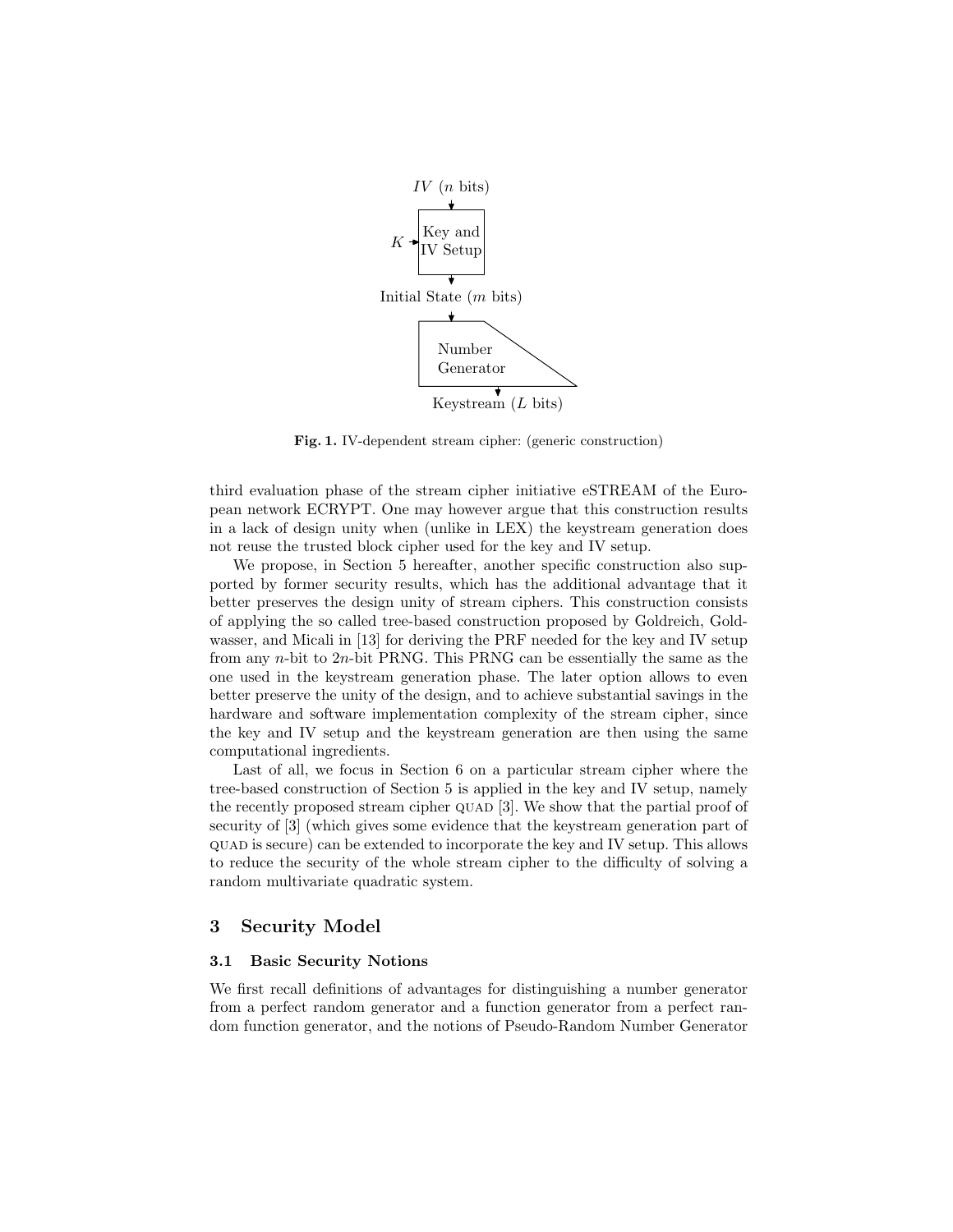(PRNG) and Pseudo-Random Function (PRF). All the security definitions used throughout this paper relate to the concrete (non asymptotic) security model. In the sequel, when we state that a value  $u$  is randomly chosen in a set  $U$ , we implicitly mean that  $u$  is drawn according to the uniform law over  $U$ .

Single-query distinguisher for a number generator: let us consider a number generator  $g: \{0,1\}^n \longrightarrow \{0,1\}^L$  with input and output lengths  $L > n$ , used to expand an  $n$ -bit secret random seed into an  $L$ -bit sequence. A distinguisher in time t for  $g$  is a probabilistic testing algorithm  $A$  which when input with an L-bit string outputs either 0 or 1 with time complexity at most  $t$ . We define the advantage of  $A$  for distinguishing  $g$  from a perfect random generator as

$$
\mathbf{Adv}_{g}^{prng}(A) = \left| \Pr_{x \in \{0,1\}^n} (A(g(x))) = 1) - \Pr_{y \in \{0,1\}^L} (A(y) = 1) \right|,
$$

where the probabilities are not only taken over the value of an unknown randomly chosen  $x \in \{0,1\}^n$  (resp. of a randomly chosen  $y \in \{0,1\}^L$ ), as explicitly stated in the above formula, but also over the random choices of the probabilistic algorithm A.

We define the advantage for distinguishing the function  $q$  in time  $t$  as

$$
\mathbf{Adv}_{g}^{prng}(t) = \max_{A} \{ \mathbf{Adv}_{g}^{prng}(A) \},
$$

where the maximum is taken over all testing algorithms of time complexity at most t.

A function g is said to be a PRNG if  $\mathbf{Adv}_{g}^{prng}(t)$  is negligible (for example less than  $2^{-40}$ ) for values of t strictly lower than a fixed threshold (for example  $2^{80}$  or  $2^{128}$ ). The definition of a PRNG is therefore dependent upon thresholds reflecting the current perception of an acceptably secure number generator.

Multiple-query distinguisher for a number generator: let us still consider a function g from n bits to L bits. A q-query distinguisher in time t for g is a probabilistic testing algorithm A which when input with a  $q$ -tuple of  $L$ -bit words outputs either  $0$  or  $1$  with time complexity at most  $t$ . We define the advantage of  $A$  for distinguishing  $g$  from a perfect random generator as

$$
\mathbf{Adv}_{g}^{prng}(A) = |\Pr(A(g(x_1),...,g(x_q)) = 1) - \Pr(A(y_1,...,y_q) = 1)|,
$$

where the probabilities are taken over the q-tuples of n-bit values  $x_i$  (resp. of L-bit values  $y_i$ ) and on the random choices of the probabilistic algorithm A. We also define the advantage for distinguishing the function  $q$  in time t with  $q$ queries as

$$
\mathbf{Adv}_{g}^{prng}(t,q) = \max_{A} \{ \mathbf{Adv}_{g}^{prng}(A) \},
$$

where the maximum is taken over all testing algorithms A having time-complexity at most  $t$  and using  $q$  inputs.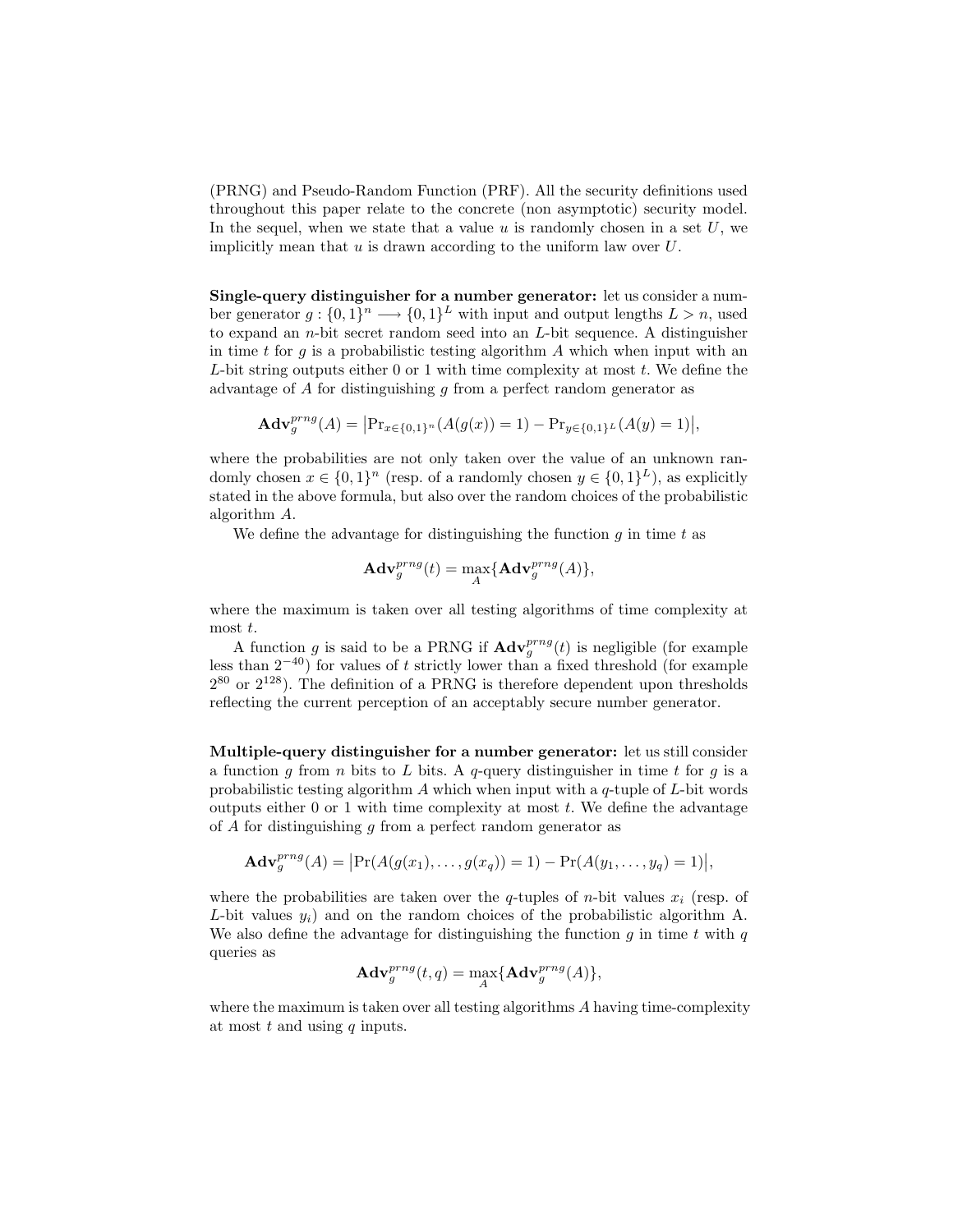Distinguisher for a function generator: let us now consider a function generator, i.e. a family  $F = \{f_K\}$  of  $\{0, 1\}^n \longrightarrow \{0, 1\}^m$  functions indexed by a key K randomly chosen from  $\{0,1\}^k$ . A distinguisher in time t with q queries for F is a probabilistic testing algorithm  $A<sup>f</sup>$  able to query an *n*-bit to *m*-bit oracle function  $f$  up to  $q$  times. Such an algorithm allows to distinguish a randomly chosen function  $f_K$  of F from a perfect random function  $f^*$  randomly chosen in the set  $F_{n,m}^*$  of all  $\{0,1\}^n \longrightarrow \{0,1\}^m$  functions with a distinguishing advantage

$$
\mathbf{Adv}_{F}^{prf}(A) = \left| \Pr(A^{f_{K}} = 1) - \Pr(A^{f^{*}} = 1) \right|,
$$

where the probabilities are taken over  $K \in \{0,1\}^k$  (resp  $f^* \in F^*_{n,m}$ ) and over the random choices of  $A$ . We define the advantage for distinguishing the family  $F$ in time  $t$  with  $q$  queries as

$$
\mathbf{Adv}_{F}^{prf}(t,q) = \max_{A} \{ \mathbf{Adv}_{F}^{prf}(A) \},
$$

where the maximum is taken over all testing algorithms A working in time at most  $t$  and capable to query an *n*-bit to *m*-bit oracle function up to  $q$  times.

A family of functions  $F = \{f_K\}$  is said to be a PRF if  $\mathbf{Adv}_{F}^{prf}(t,q)$  is negligible for values of  $t$  and  $q$  strictly lower than the respective threshold (for example  $2^{80}$  or  $2^{128}$  for t and  $2^{40}$  for q).

## 3.2 Security Requirements for an IV-dependent Stream Ciphers

Let us consider an IV-dependent stream cipher, i.e. a family  $G = \{g_K\}_{K \in \{0,1\}^k}$ of IV to keystream functions  $g_K: \{0,1\}^n \longmapsto \{0,1\}^L$ , where k is the size of the key,  $n$  is the size of the IVs and  $L$  is the maximum number of keystream bits that can be produced for a given IV.

Such an IV-dependent stream cipher can be viewed as a special number generator, allowing to expand a  $k$ -bit secret seed onto an exponentially long sequence of  $2^n$  L-bit keystream words  $\{Z_{IV} = g_K(V)\}_{IV \in \{0,1\}^n}$ , with the additional property that while this sequence is too long to be entirely accessed in a sequential manner, it can be directly accessed, i.e. that for any value of  $IV \in \{0,1\}^n$  the computational cost for accessing the L-bit subsequence  $Z_{IV}$  is constant.

$$
\{Z_{IV}\} = \begin{array}{c|c|c|c|c} Z_0 & Z_1 & & Z_{IV} & & Z_{2^n-1} \\ \hline L & L & & L & & L \end{array}
$$

Fig. 2. Exponentially long sequence with direct access associated to an IV-dependent stream cipher g

This observation can be used in order to try to generalize the well accepted formalization of the security requirements on an IV-less stream cipher by means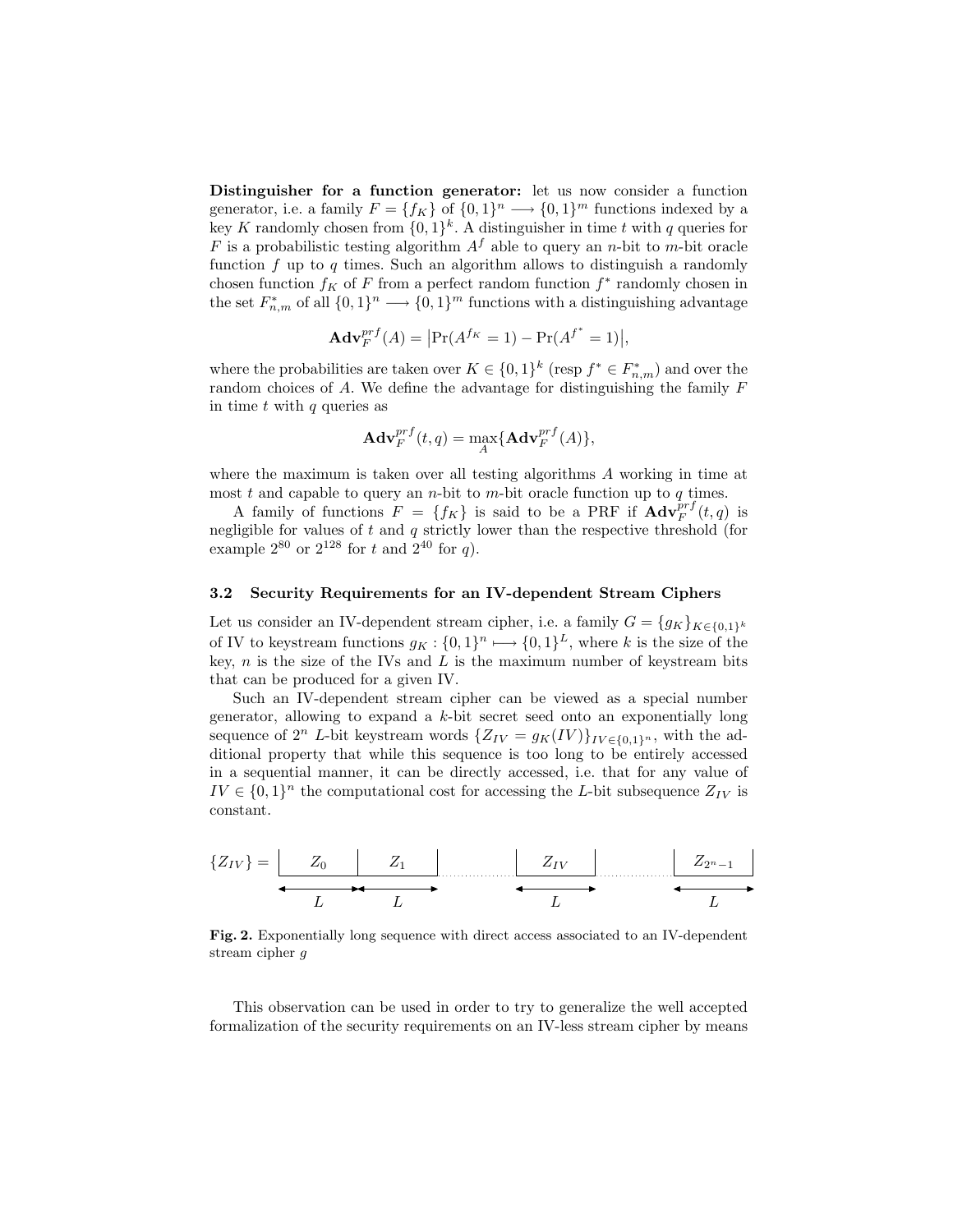of a PRNG in a natural manner. An IV-less stream cipher is considered secure if and only if no testing algorithm, when given access either to a  $\Lambda$ -bit output of the generator corresponding to a random secret input or to a random Λ-bit sequence, can distinguish both situations in time less than a sufficiently large threshold (say  $2^{80}$ ) with a non-negligible advantage. It can be reasonably argued that in the case of an IV-dependent stream cipher, the most natural generalization of the above security definition is to require that no testing algorithm, when given a sufficiently large number q (say for instance  $\min(2^{80}, 2^n)$ ) of direct accesses to L-bit subsequences of a sequence  $\{Z_{IV}\}\$ associated with a random unknown key K or to a uniformly drawn sequence of  $2<sup>n</sup> L$ -bit subsequences, can distinguish both situations in time less than a sufficiently large threshold (say  $2^{80}$ ) with a non-negligible advantage.

But it is easy to see that both the sequence  $\{Z_{IV}\}$  and the uniformly drawn sequence of  $2^n \cdot L$  bits can be viewed as *n*-bit to *L*-bit functions, and that direct accesses to these sequences can be viewed as oracle queries to these functions. Therefore the requirements formulated above are strictly equivalent to saying that the function family  $G = \{g_K\}_{K \in \{0,1\}^k}$  is a PRF.

In other words, we have given some evidence that an IV-dependent stream cipher  $G = \{g_K\}$  for  $K \in \{0,1\}^k$  with  $g_K : \{0,1\}^n \longrightarrow \{0,1\}^L$  can be viewed as a family of functions, and can be considered secure if and only if it is a PRF , i.e. sufficiently indistinguishable from a perfect random function.

Related key attacks, which relevance, when it comes to security requirements on symmetric ciphers, is a controversial issue [4], are not covered by our security model.

## 4 Security of the Generic Construction

#### 4.1 A Simple Composition Theorem

In this Section, we define the composition  $G$  of a family of function  $F$  and a function g, relate the indistinguishability of  $G$  to the one of  $F$  and  $g$ , and show that this composition theorem results in a secure construction allowing to derive a secure IV-dependent stream cipher from a PRF and a PRNG.

**Definition 1.** The composition  $G = g \circ F$  of an n-bit to m-bit family of functions  $F = \{f_K\}$  and of an m-bit to L-bit function g is the n-bit to L-bit family of functions

$$
G = \{ g \circ f_K \}.
$$

**Theorem 1.** Let us consider a PRF  $F = \{f_K\}$  where  $f_K : \{0,1\}^n \longrightarrow \{0,1\}^m$ and a PRNG  $g: \{0,1\}^m \longrightarrow \{0,1\}^L$  that produces L bits in time  $T_g^L$ . The advantage in time t with q queries of  $G = g \circ F = \{g \circ f_K\}$  can be upper bounded as follows

$$
\mathbf{Adv}_{G}^{prf}(t,q) \leq \mathbf{Adv}_{F}^{prf}(t+qT_g^L) + q\mathbf{Adv}_{g}^{prng}(t+qT_g^L).
$$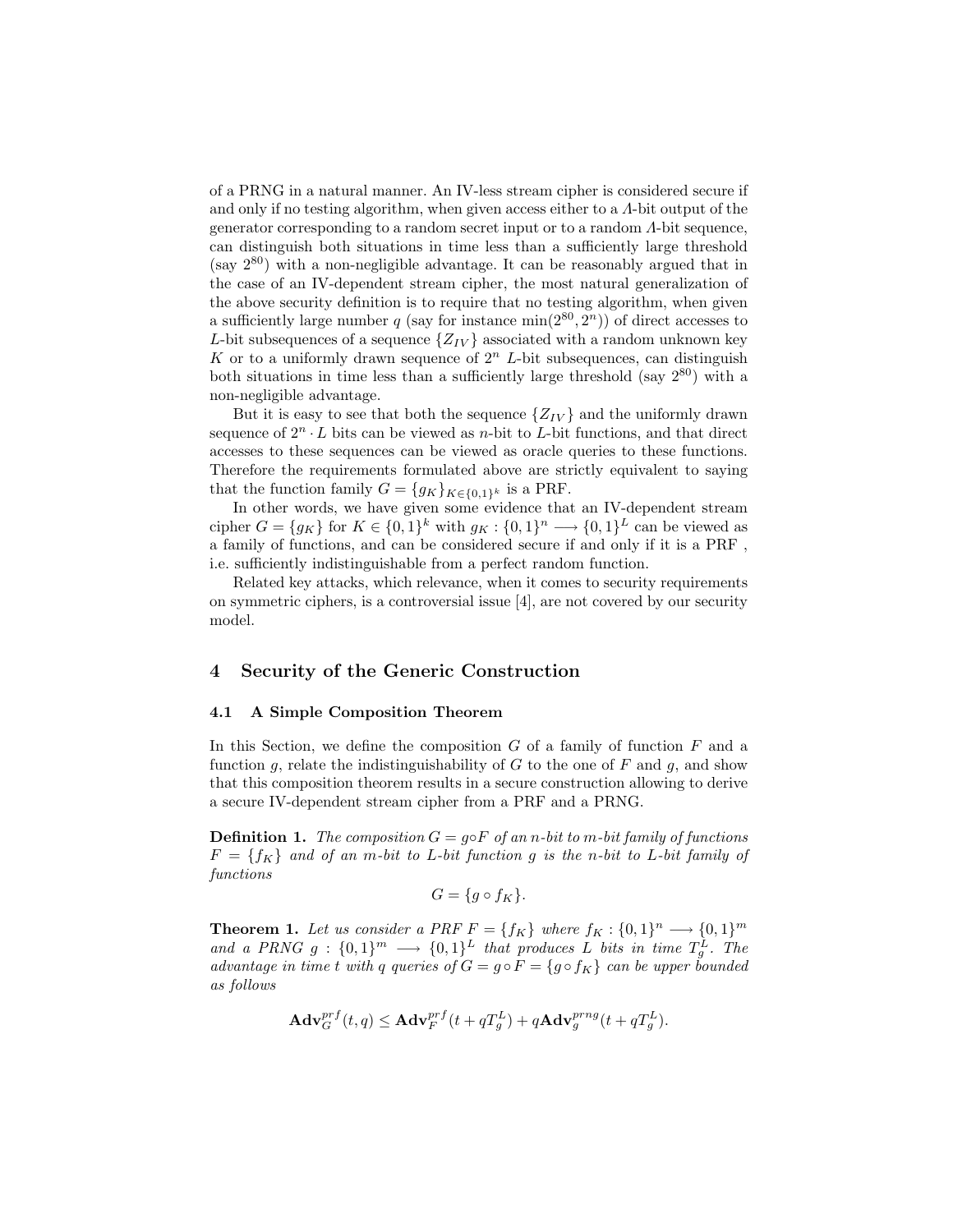

Fig. 3. Composing a PRF and a PRNG gives a PRF

In order to prove Theorem 1 we first establish a useful lemma which relates the single-query and multiple-queries advantages of any PRNG.

**Lemma 1.** Let  $g: \{0,1\}^m \longrightarrow \{0,1\}^L$  be a PRNG which can be computed in time  $T_g^L$ . The q-query advantage for distinguishing g in time t is related to the single-query advantage for distinguishing g by the inequality

$$
\mathbf{Adv}_{g}^{prng}(t,q) \leq q\mathbf{Adv}_{g}^{prng}(t+qT_{g}^{L}).
$$

A proof of the above lemma is given in Appendix 1; this proof is similar to the one of a proposition relating the single-sample indistinguishability and the multiple-sample indistinguishability of polynomial-time constructible ensembles established by Goldreich and Krawczyk [14, 12]. Using this lemma, we can prove Theorem 1. Our proof is given in Appendix 2. Theorem 1 is illustrated on the left part of Figure 3.

Application to the security of IV-dependent stream ciphers. A direct application of Theorem 1 is depicted on the right part of Figure 3. As said in Section 3, an IV-dependent stream cipher can be considered secure if and only if the IV to keystream function  $g_K$  parametrized by the key is a PRF. Theorem 1 implies that this is indeed the case, i.e. that the stream cipher is secure if:

1) the n-bit to m-bit IV to initial state function parametrized by the key representing the IV setup of a stream cipher is a PRF;

2) the m-bit to L-bit initial state to keystream function is a PRNG;

3) the upper bounds on the advantage for distinguishing  ${g<sub>K</sub>}$  given by Theorem 1 guarantee a sufficient resistance against attacks.

From now on, we consider the following stream cipher design problem. Let us assume that a trusted number generator  $g$  allowing to expand an  $m$ -bit initial state into an L-bit sequence is available. We are now faced with the issue of constructing a key and IV setup PRF in order to compose this PRF with  $g$  to get a secure IV-dependent stream cipher.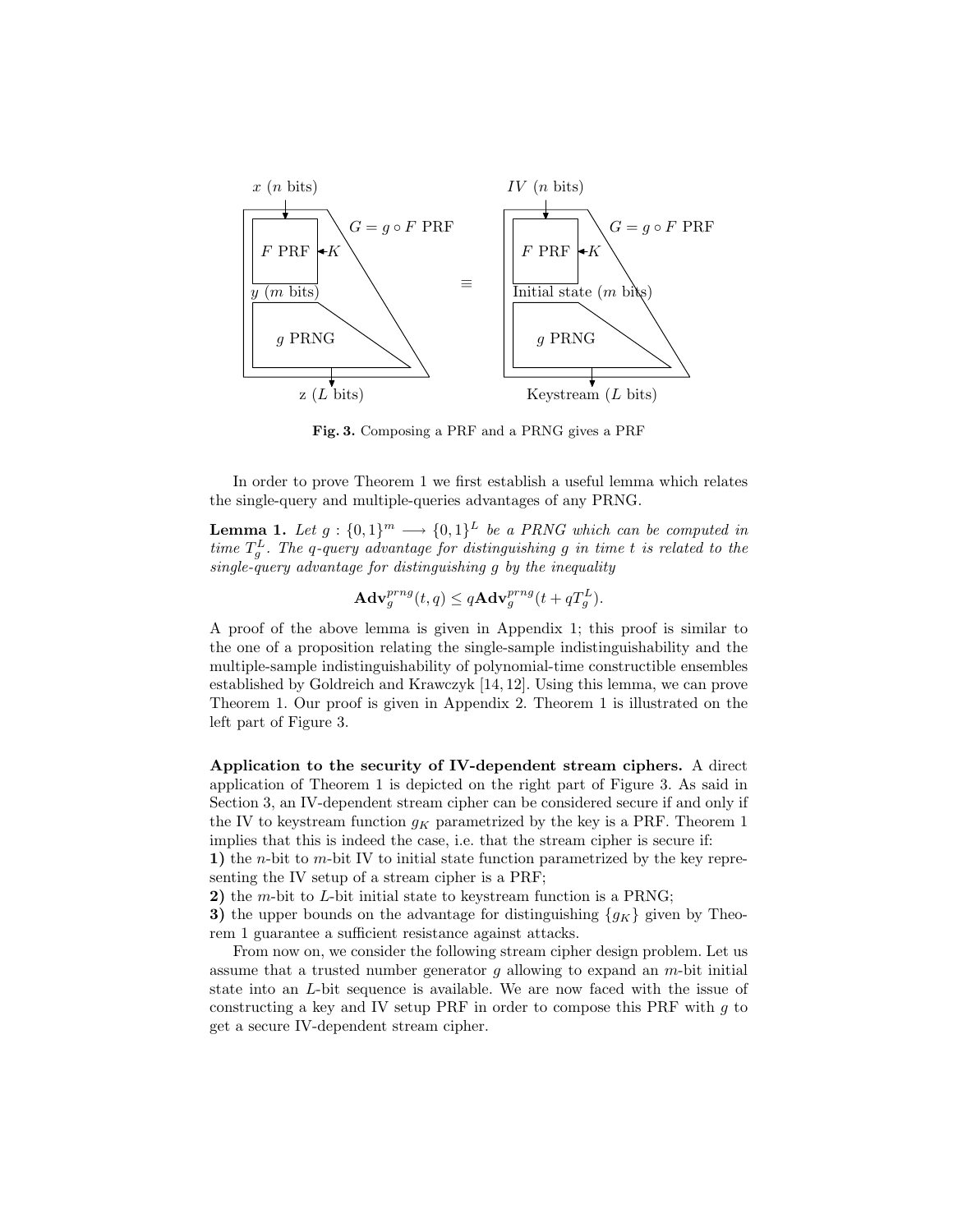A straightforward construction for such a PRF, directly suggested by the former security results, would consist of using a trusted block cipher with a sufficient block-length to fit the initial state length  $m$  of  $g$ . As a matter of fact it is usual to conjecture that the family of key dependent encryption permutations associated with a secure block cipher represents both a pseudo-random family of permutations (PRP) and a PRF. The value of  $m$  must be typically at least 160 bits in the frequent case where g has a finite state automaton structure, in order to avoid generic time-memory trade-offs. This suggests that one could for instance use the variant of Rijndael with a 256-bit block size, or a truncated instance of this cipher if  $m$  is smaller than 256, or an appropriate "one to many blocks" mode of operation of any block cipher [11] for initial state sizes larger than 256 bits. This would allow to accommodate keys and IVs of size up to one block. Such an approach can certainly be considered more conservative than the key and IV setup procedure of many existing stream ciphers. On the other hand, one may argue that it results in a strong performance penalty for the encryption of short messages and an increased implementation complexity, and in a lack of design unity if the trusted number generator  $g$  does not reuse the same ingredients as the trusted block cipher.

## 5 A Tree Based Stream Cipher Construction

Is this Section we present a key and IV setup procedure derived from the Tree Based Construction introduced by Goldreich, Goldwasser, and Micali in [13]. This construction allows to derive a PRF from a PRNG and to relate their securities. Though initially introduced for theoretical purposes (namely show in the asymptotic model that the existence of a PRNG implies the existence of a PRF) it is also of practical interest since it allows, as shown here, to build a stream cipher from two number generators: the Tree Based Construction is used to transform the first number generator into an efficiently computable key and IV setup; the second number generator is initialized with the value given by the key and IV setup, and generates the keystream. These two number generators can advantageously be the same. Thus it becomes possible to build an IV-dependent stream cipher from one single number generator.

#### 5.1 The Tree Based Construction

The Tree Based Construction allows to derive a PRF  $F<sup>g</sup>$  from a PRNG g. Let us consider a PRNG  $g: \{0,1\}^m \longrightarrow \{0,1\}^L$  where  $L \geq 2m$  and let us denote the L bit image of  $y \in \{0,1\}^m$  by  $g(y) = z_0 z_1 \dots z_{L-1}$ . We derive from g two functions  $g_0: y \in \{0,1\}^m \longmapsto z_0, \dots, z_{m-1} \text{ and } g_1: y \in \{0,1\}^m \longmapsto z_m, \dots, z_{2m-1} \text{ from }$ m bits to m bits which on input  $y \in \{0,1\}^m$  respectively produce the first and the second  $m$ -bit string generated by  $g$  when input with  $y$ .

The PRF  $F^g$  is the family of functions  $\{f_y\}_{y \in \{0,1\}^m}$  where

$$
f_y: \{0,1\}^n \longrightarrow \{0,1\}^m
$$
  

$$
(x_1, x_2, \dots, x_n) \longmapsto f_y(x_1, x_2, \dots, x_n) = g_{x_n} \circ g_{x_{n-1}} \dots \circ g_{x_1}(y)
$$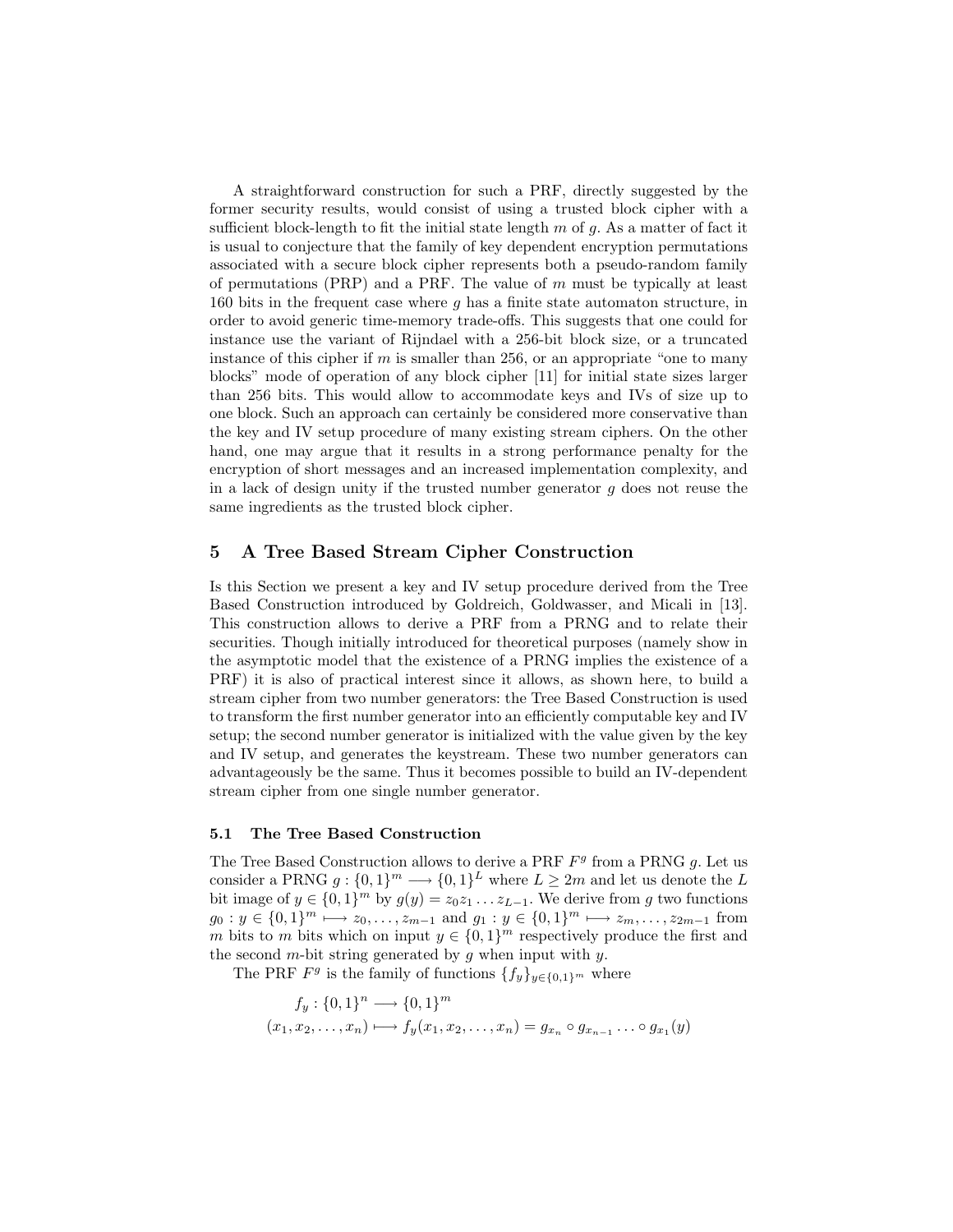

This construction is illustrated on Figure 4: the input bits determine a path trough the binary tree leading to the output of the function.

Fig. 4. Tree Based Construction

**Theorem 2.** Let  $g: \{0,1\}^m \longrightarrow \{0,1\}^L$  be a PRNG which generates  $L \geq$ 2m outputs bits and produces its 2m first output bits in time  $T_g^{2m}$  and let  $F<sup>g</sup> = {f<sub>y</sub>}<sub>y\in{0,1}^m</sub>$  be the family of n-bit to m-bit functions derived from g by the Tree Based Construction. The  $(t, q)$  advantage of PRF  $F<sup>g</sup>$  is related to the single-query advantage of PRNG g by the following inequality:

$$
\mathbf{Adv}_{F^g}^{prf}(t,q) \le nq \mathbf{Adv}_g^{prng}(t+q(n+1)T_g^{2m}).
$$

A proof of Theorem 2 is given in Appendix 3. This proof is essentially the same as the security proof of the Tree Based Construction due to Goldreich, Goldwasser, and Micali<sup>[13]</sup>, a detailed version of which is given by Goldreich in [12], up to the fact that we consider the concrete security model instead of the asymptotic (polynomial time indistinguishability) security model.

#### 5.2 Resulting Stream Cipher Construction

To build an IV-dependent stream cipher from a  $m$ -bit to  $L$ -bit PRNG  $g$  representing an IV-less stream cipher, we apply the Tree Based Construction to a  $m$ to L'-bit PRNG  $g'(L' \geq 2m)$  typically equal to g itself, in order to derive the key and IV setup function, which produces the initial state of  $g$ , following the construction of Figure 4. For a key K and an IV IV, the value  $f_K^{g'}(IV)$  is the initial state of g. Thanks to Theorem 1 and since the Tree Based Construction provides a PRF, the resulting stream cipher is also a PRF. The security of the final stream cipher only depends on the security of the PRNG.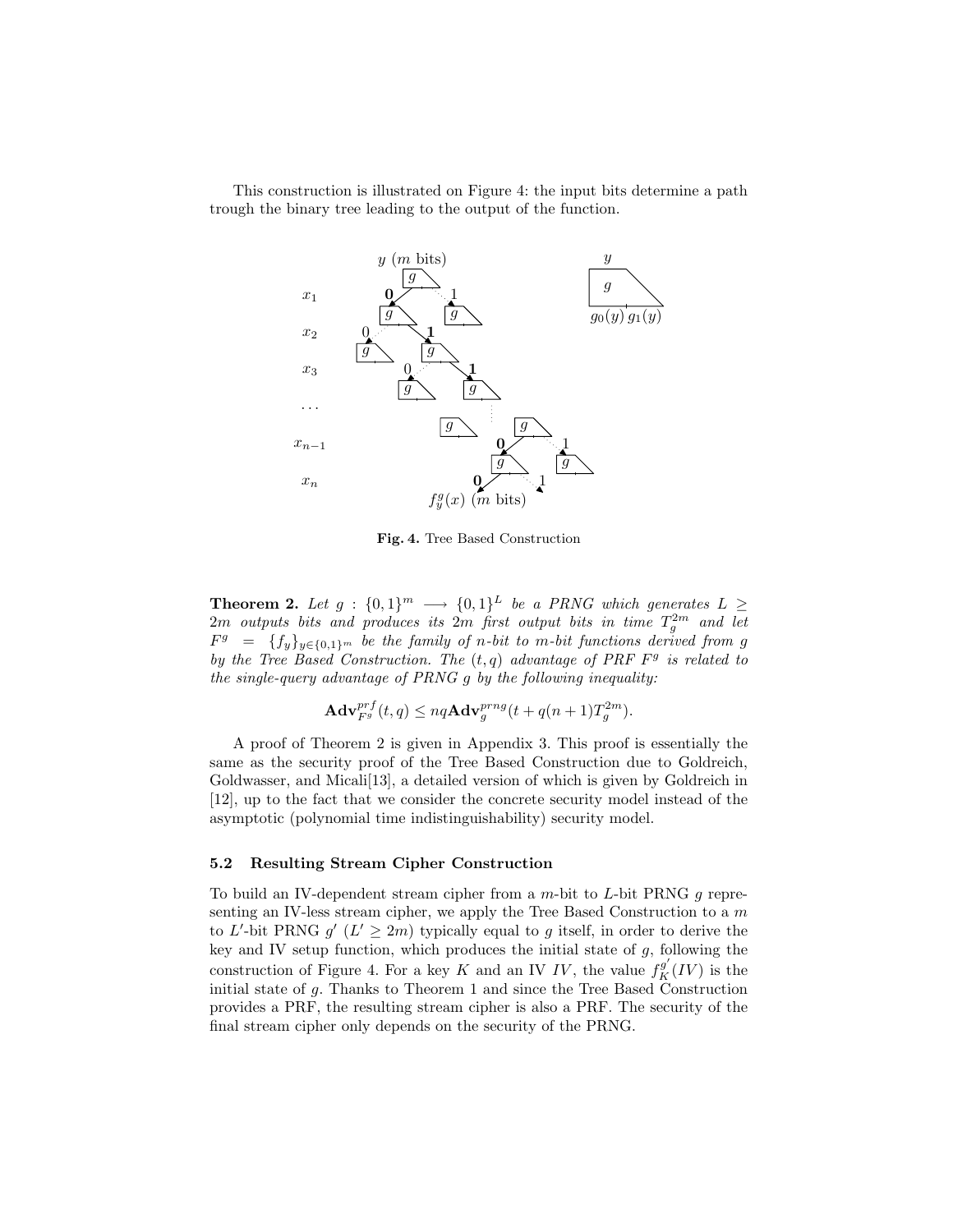In case K is smaller than  $m$  bits, we need to extend K to a value randomly chosen in  $\{0,1\}^m$ . In order to achieve this we can use an additional PRNG  $h: \{0,1\}^k \longrightarrow \{0,1\}^m$ . The proof for the Tree Based Construction can easily be extended and we have:

$$
\mathbf{Adv}_{F^g}^{prf}(t,q) \le nq\mathbf{Adv}_{g'}^{prng}(t+q(n+1)T_{g'}^{2m}) + q\mathbf{Adv}_h^{prng}(t+q(n+1)T_h^m).
$$

**Theorem 3.** Let  $g: \{0,1\}^m \longrightarrow \{0,1\}^L$  be a PRNG which generates L outputs bits in time  $T_g^L$  and  $g' : \{0,1\}^m \longrightarrow \{0,1\}^{2m}$  be a PRNG. We can define a stream cipher  $G = \{G_K\} = g \circ F^{g'}$ , where  $F^{g'}$  is derived from g' using the Tree Based Construction

$$
G_K(IV) = g \circ f_K^{g'}(IV)
$$

Moreover G is a PRF and we have:

$$
\mathbf{Adv}_{G}^{prf}(t,q) \le nq\mathbf{Adv}_{g'}^{prng}(t+qT_g^L+q(n+1)T_{g'}^{2m})+q\mathbf{Adv}_{g}^{prng}(t+qT_g^L)
$$

If  $g$  and  $g'$  are equal, then we have

$$
\mathbf{Adv}_{G}^{prf}(t,q) \le q(n+1)\mathbf{Adv}_{g}^{prng}(t+q(n+2)T_g^L)
$$

Proof. To prove this result we only have to use Theorem 1 and Theorem 2.

The above key and IV setup construction is of practical interest: suppose we have a trusted PRNG, for example the Shrinking Generator [7], we can build an IV-dependent stream cipher based on this PRNG without introducing any additional feature for a moderate computational cost.

#### 5.3 Efficiency Considerations

Let us assume for instance that we want to build from a PRNG  $g$  of initial state length 160 bits a stream cipher with a 160-bit key, a 80-bit IV, and a target security of  $2^{80}$ , using the previously described construction. Then the time required to compute the key and IV setup with the above construction is the time required by g to produce 3200 bytes. Considering a very fast PRNG, running at 5 cycles per byte, the key and IV setup requires about 16000 cycles on a standard PC. This is slower than using a block cipher like AES, which would require about 1000 cycles. Therefore for software applications where resynchronization has to be done frequently, this construction is not at all efficient and using a block cipher for the key and IV setup should be considered. However for applications where the keystream generated for a single IV is very long compared to these 3200 bytes our construction can be competitive.

Now in the case of hardware applications, the above construction can be of real interest, in order to minimize the hardware complexity since it uses a single PRNG for the key and IV setup and the keystream generation. Then only a few additional gates are required to implement the key and IV setup. If a block cipher were used instead, then the total number of gates required to implement the stream cipher would be much higher than the number of gates required for a PRNG.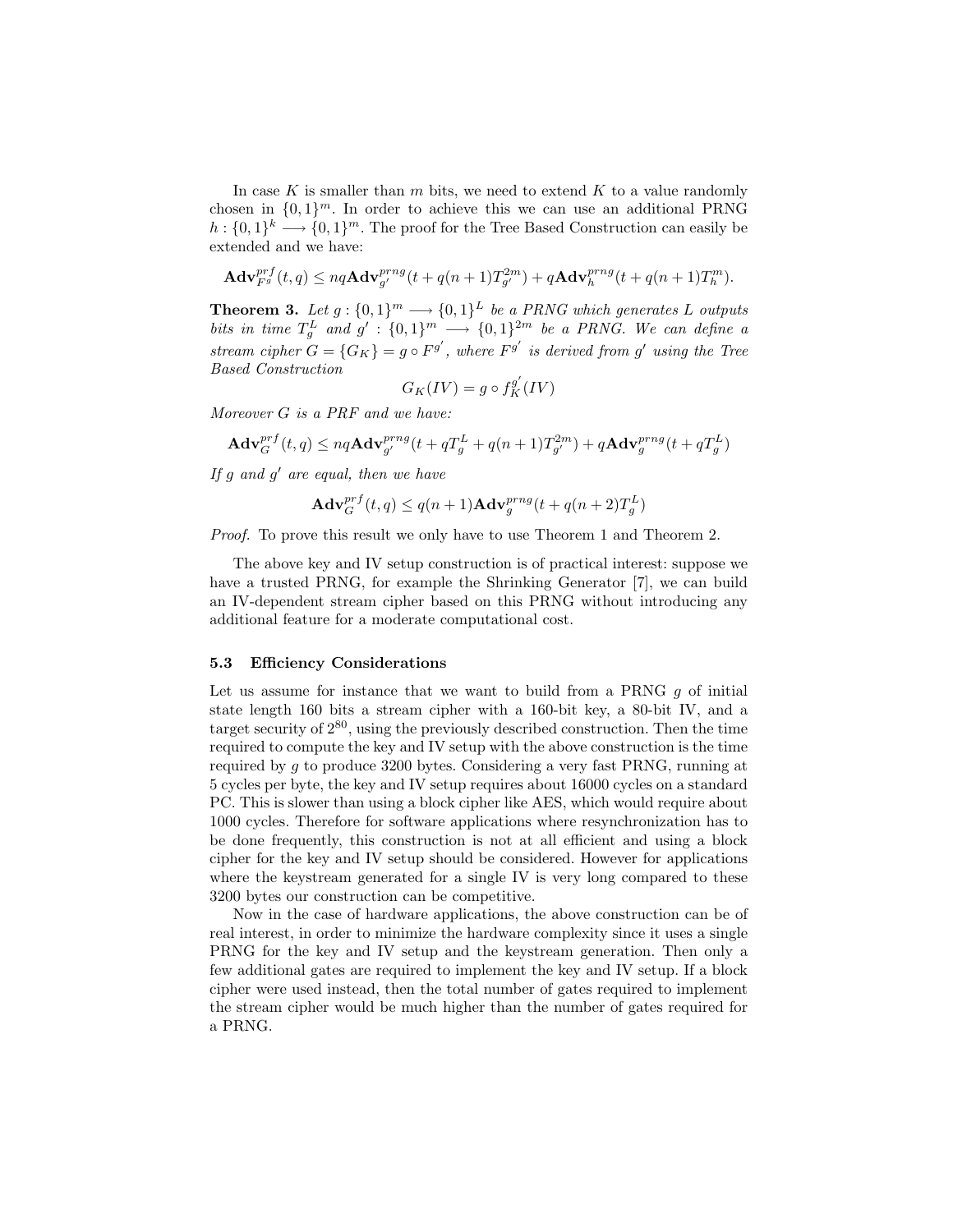## 6 Application to the QUAD Stream Cipher

The stream cipher QUAD is a practical stream cipher with some provable security which was introduced [3] by Berbain, Gilbert, and Patarin at Eurocrypt 2006. The provable security argument relates, in the  $GF(2)$  case, the indistinguishability of the keystream generated by QUAD to the conjectured hardness of solving random quadratic systems. QUAD iterates a one way function, namely a quadratic system, upon an internal state and extracts a certain number of bits of this step at each iteration.

The keystream generation makes use of two systems  $S_{\text{in}} = (Q_1, \ldots, Q_m)$ and  $S_{\text{out}} = (Q_{m+1}, \ldots, Q_{km})$  of multivariate quadratic equations both sharing the same m unknowns over  $GF(q)$ , typically  $GF(2)$  as described on Fig. 5. The first system  $S_{\text{in}}$  is used to update the internal state and thus contains m equations, whereas the second system  $S_{out}$  produces the keystream and contains  $(k-1)m$  equations. As explained in [3], the quadratic systems  $S_{\text{in}}$  and  $S_{\text{out}}$ , though randomly generated, are both publicly known.



Fig. 5. Stream cipher QUAD

Given an internal state  $x = (x_1, \ldots, x_m)$ , the keystream generation amounts to iterating the following steps:

- compute  $(S_{\text{in}}(x), S_{\text{out}}(x)) = (Q_1(x), \dots, Q_{km}(x)),$  from the internal state x;
- − output the sequence  $S_{\text{out}}(x) = (Q_{m+1}(x), \ldots, Q_{km}(x))$  of  $(k-1)m$  keystream elements of  $GF(q);$
- update the internal state x with the sequence  $S_{\text{in}}(x) = (Q_1(x), \ldots, Q_m(x)).$

Before generating any keystream the internal state  $x$  needs to be initialized, with the key  $K$  and the initialization vector  $IV$ , which are respectively represented by a sequence of  $GF(q)$  elements of length  $|K|$  and a binary sequence of  $\{0, 1\}$  values of length  $|IV|$ . We will assume in the sequel that  $|K|$  is equal to  $m$ . The initialization is done as follows: two publicly known chosen multivariate quadratic systems  $S_0$  and  $S_1$  of m equations over m unknowns are used. The initial state is filled with the key. Then for each of the  $|IV|$  bits  $IV_1$  to  $IV_{|IV|}$  of the IV value the internal state x is updated as follows: if  $IV_i = 0$ , x is replaced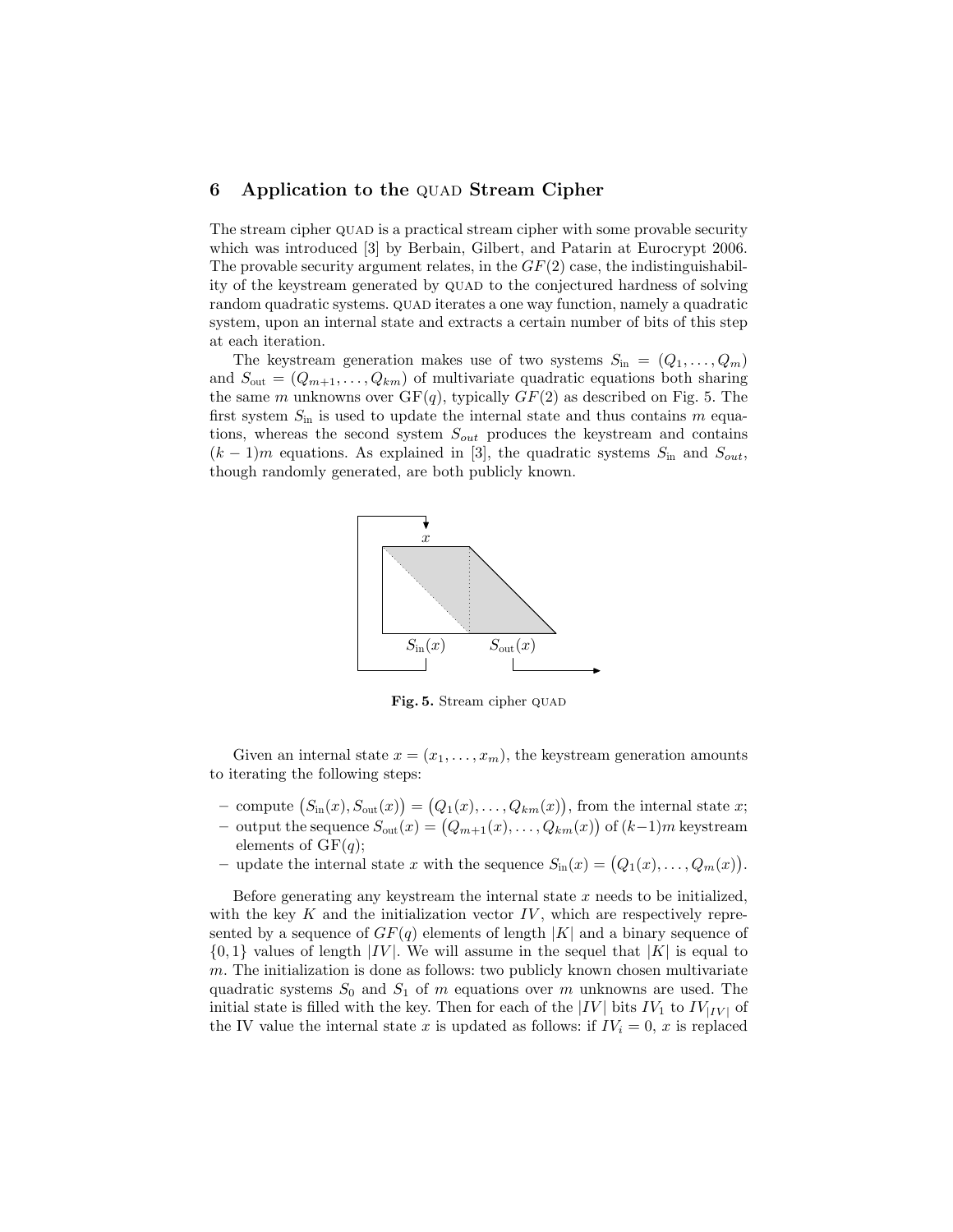by the  $GF(q)^m$  value  $S_0(x)$ ; if  $IV_i = 1$ , x is replaced by the  $GF(q)^m$  value  $S_1(x)$ . Finally the cipher is clocked m additional times as described before, but without outputting the keystream.

We now extend the partial proof over  $GF(2)$  given in [3] to incorporate the key and IV Setup. We denote by  $S = (S_{in}||S_{out})$  the randomly chosen system of km equations on m variables and  $S' = (S_0||S_1)$  the randomly chosen system of 2m equations in m variables. We also denote by  $g^S: \{0,1\}^m \longrightarrow \{0,1\}^L$  and  $g^{S'}: \{0,1\}^m \longrightarrow \{0,1\}^{2m}$  the corresponding PRNGs.

The key and IV setup proposed in [3] can be divided into two parts: in the first part the Tree Based Construction for  $g^{S'}$  is applied and the value  $y = f_K^{g^{S'}}(IV)$ is computed. Then in the second part, y is used to initialize  $g^S$  which is clocked m times but the corresponding  $(k-1)m^2$  bits of keystream are not used. The value of the internal state after these  $m$  clocks is used to produce  $L$  bits of keystream. The security of the first part is related to the security of  $g^{S'}$  thanks to Theorem 2.

$$
\mathbf{Adv}_{F^{gS'}}^{prf}(t,q) \leq 2q\mathbf{Adv}_{g^{S'}}^{prng}(t+q(n+2)T_{g^{S'}}^{2m})
$$

The security of the PRNG  $g_{real}$  which starts by running m clocks like  $g^S$ without producing any keystream to reflect the runup of QUAD and then produces L bits of keystream as  $g^S$  does, is related to the security of generator  $\tilde{g}^S: \{0,1\}^m \longrightarrow \{0,1\}^{L+(k-1)m^2}$  which iterates S to produce  $L + (k-1)m^2$ bits, since  $g_{real}$  produces the same keystream as  $\tilde{g}^S$  up to the fact that the first  $(k-1)m^2$  bits of  $g^{S'}$  are discarded. Consequently a distinguisher on  $g_{real}$  is also a distinguisher for  $\tilde{g}^S$ . Thus the advantage of  $g_{real}$  is upper-bounded by the advantage of  $\tilde{g}^S$ .

$$
\mathbf{Adv}_{g_{real}}^{prng}(t) \leq \mathbf{Adv}_{\tilde{g}^S}^{prng}(t + T_{\tilde{g}^S}^{L + (k-1)m^2})
$$

Finally the security of the stream cipher is related to the securities of  $\tilde{g}^S$  and of  $g^{S'}$  by the composition theorem of Section 4.

$$
\mathbf{Adv}_{\mathrm{QUAD}}^{prf}(t,q) \leq 2q\mathbf{Adv}_{g^{S'}}^{prng}(t+q(n+3)T_{g^{S'}}^L)+q\mathbf{Adv}_{\tilde{g}^S}^{prng}(t+qT_{\tilde{g}^S}^L+T_{\tilde{g}^S}^{L+(k-1)m^2})
$$

Those two generators are based on the iteration of a randomly chosen quadratic system of km equations in m variables (with  $k = 2$  for  $S'$ ). We can use the main result of [3], which relates the security of this kind of PRNG to the difficulty of inverting a randomly chosen multivariate quadratic system to say that the security of QUAD as a stream cipher is related to the difficulty of the MQ Problem, i.e. an adversary able to distinguish QUAD from a PRF in time t with  $q$  queries is then able to construct a MQ solver:

$$
\begin{aligned} \mathbf{Adv}_{\mathrm{QUAD}}^{prf}(t,q) &\leq 3q\mathbf{Adv}_{g^S}^{prng}(t+qT_{\tilde{g}^S}^{L+(k-1)m^2})\\ &\leq \mathbf{Adv}^{MQinversion}(t'[t+qT_{\tilde{g}^S}^{L+(k-1)m^2}]), \end{aligned}
$$

where  $t'[t + qT_{\tilde{g}S}^{L+(k-1)m^2}]$  is the running time of the  $MQ$  inverter algorithm given by the main reduction theorem of [3], which is recalled in Appendix.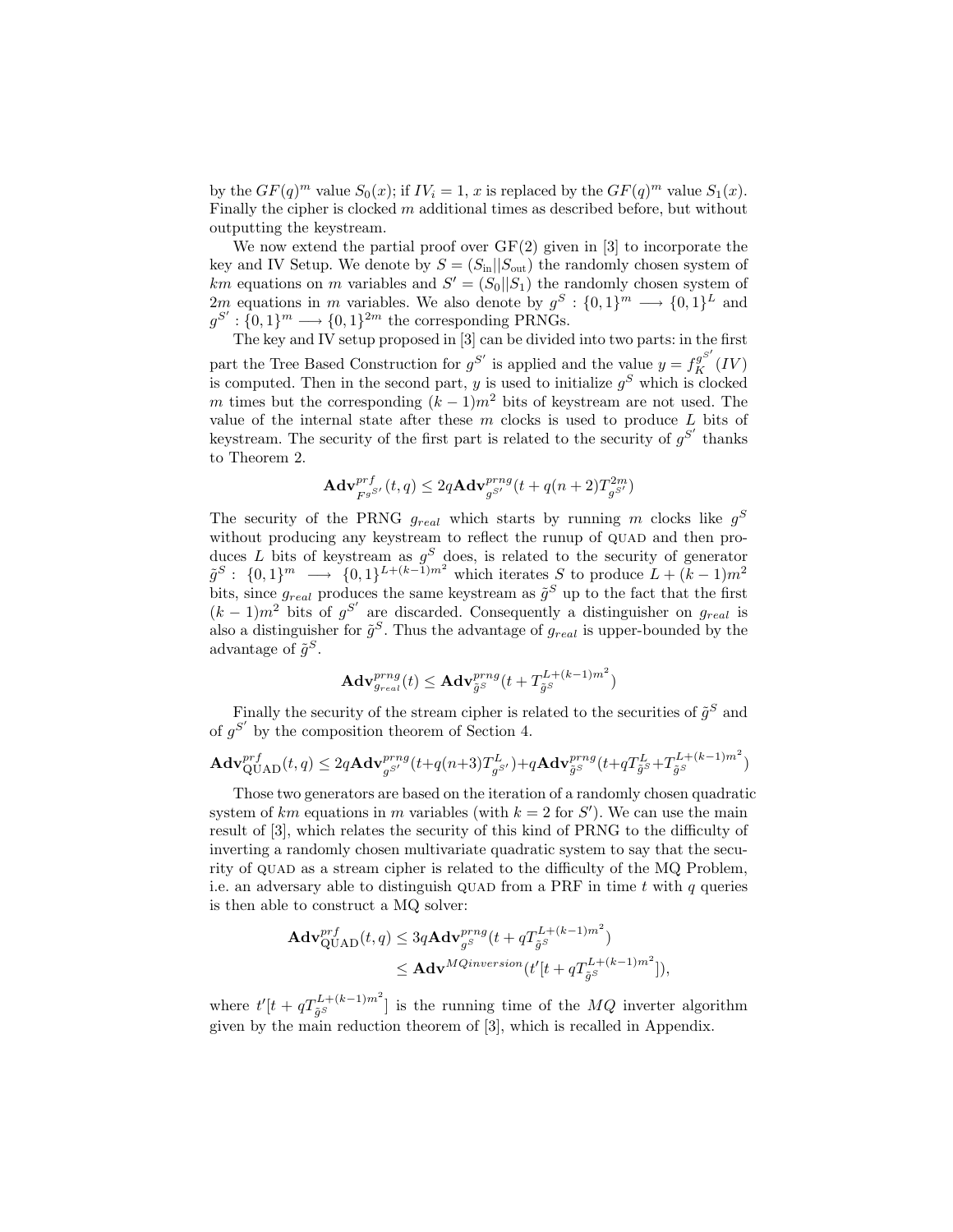# 7 Conclusion

In this paper we investigated security issues arising for IV-dependent stream ciphers. We confirmed the "folklore" belief that the composition of a key and IV setup PRF and a key generation PRNG provides a secure stream cipher, which furnishes a proof that initializing a PRNG with a block cipher is secure provided that the block cipher's block length is sufficiently large. Moreover we described a practical construction that allows to derive an IV-dependent stream cipher from a PRNG (or equivalently an IV-less stream cipher) for a moderate additional cost. This construction is quite simple and does not require additional components. Finally we showed an application of this provably secure construction to the stream cipher QUAD, by incorporating the key and IV setup in the security proof given by the authors of quad. The resulting extended proof relates the security of the whole stream cipher (not only the keystream generation part) to the conjectured intractability of the MQ problem.

## References

- 1. Frederik Armknecht, Joseph Lano, and Bart Preneel. Extending the Resynchronization Attack. In Helena Handschuh and Anwar Hasan, editors, Selected Areas in Cryptography – SAC 2004, volume 3357 of Lecture Notes in Computer Science, page 19. Springer-Verlag, 2004.
- 2. Cˆome Berbain, Olivier Billet, Anne Canteaut, Nicolas Courtois, Henri Gilbert, Louis Goubin, Aline Gouget, Louis Granboulan, Cédric Lauradoux, Marine Minier, Thomas Pornin, and Hervé Sibert. Sosemanuk, a Fast Software-Oriented Stream Cipher. eSTREAM, ECRYPT Stream Cipher Project, Report 2005/001, 2005. http://www.ecrypt.eu.org/stream.
- 3. Côme Berbain, Henri Gilbert, and Jacques Patarin. QUAD: a Practical Stream Cipher with Provable Security. In Serge Vaudenay, editor, Advances in Cryptology  $-EUROCRYPT 2006$ , Lecture Notes in Computer Science. Springer-Verlag, 2006.
- 4. Daniel J. Bernstein. Related-key attacks: Who cares? eSTREAM, ECRYPT Stream Cipher Project, 2006. http://www.ecrypt.eu.org/stream/phorum.
- 5. Alex Biryukov. A new 128 bit key Stream Cipher : LEX. eSTREAM, ECRYPT Stream Cipher Project, Report 2005/001, 2005. http://www.ecrypt.eu.org/stream.
- 6. Manuel Blum and Silvio Micali. How to Generate Cryptographically Strong Sequences of Pseudo-Random Bits. SIAM J. Comput., 13(4):850–864, 1984.
- 7. Don Coppersmith, Hugo Krawczyk, and Yishay Mansour. The Shrinking Generator. In Douglas Robert Stinson, editor, Advances in Cryptology – CRYPTO '93, volume 773 of Lecture Notes in Computer Science, pages 22–39. Springer-Verlag, 1993.
- 8. Joan Daemen, Ren Govaerts, and Joos Vandewalle. Resynchronization Weaknesses in Synchronous Stream Ciphers. In Tor Helleseth, editor, Advances in Cryptology – EUROCRYPT '93, volume 765 of Lecture Notes in Computer Science, pages 159–167. Springer-Verlag, 1993.
- 9. Patrik Ekdahl and Thomas Johansson. Another Attack on A5/1. IEEE Transactions on Information Theory, 49(1):284–289, 2003.
- 10. Scott R. Fluhrer, Itsik Mantin, and Adi Shamir. Weaknesses in the Key Scheduling Algorithm of RC4. In Selected Areas in Cryptography, pages 1–24, 2001.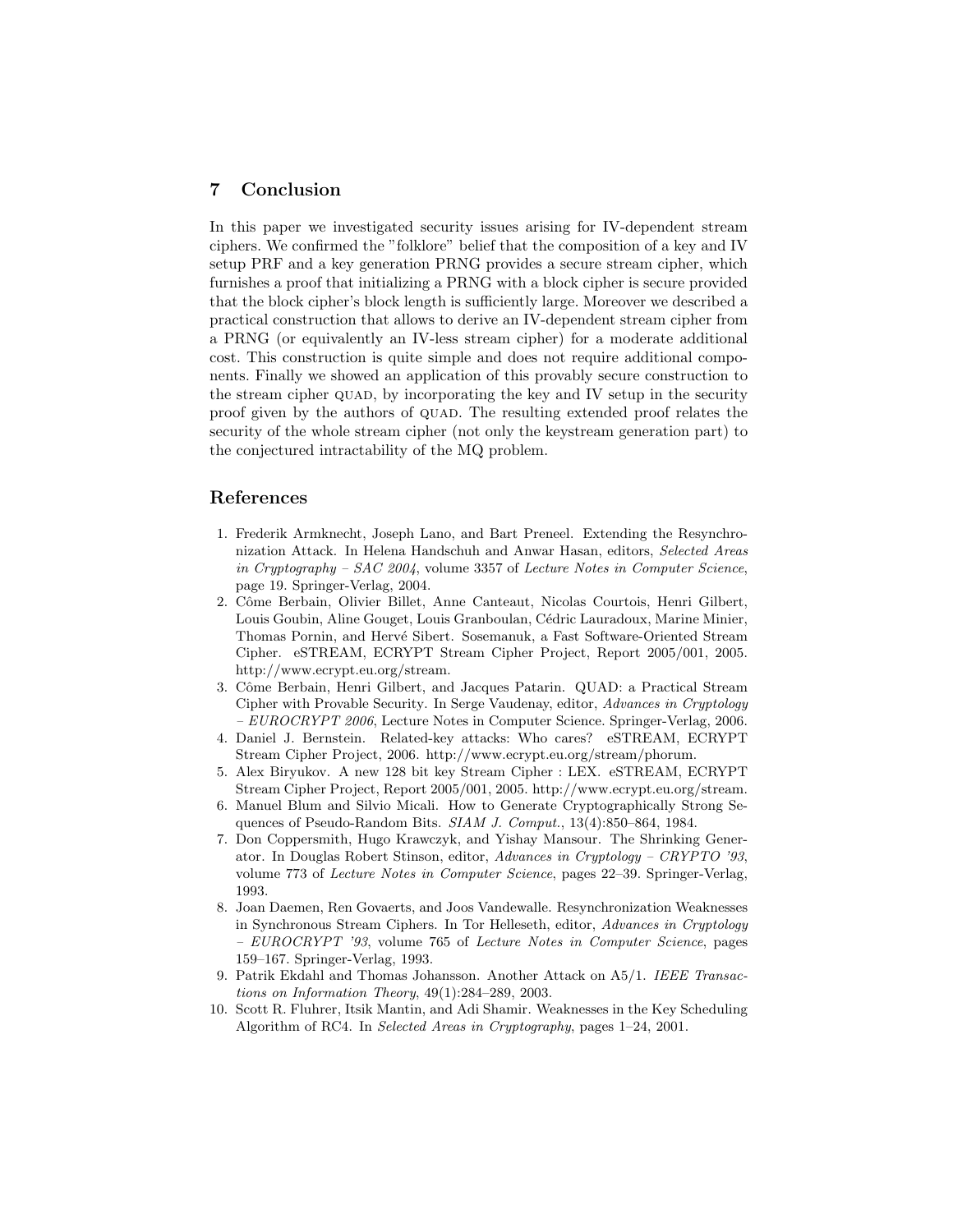- 11. Henri Gilbert. The Security of "One-Block-to-Many" Modes of Operation. In Thomas Johansson, editor, Fast Software Encryption – FSE 2003, volume 2887 of Lecture Notes in Computer Science, pages 376–395. Springer-Verlag, 2003.
- 12. Oded Goldreich. The Foundations of Cryptography Volume 1. Cambridge University Press, 2001.
- 13. Oded Goldreich, Shafi Goldwasser, and Silvio Micali. How to Construct Random Functions. J. ACM, 33(4):792–807, 1986.
- 14. Oded Goldreich and Hugo Krawczyk. Sparse Pseudorandom Distributions. In Gilles Brassard, editor, Advances in Cryptology – CRYPTO '89, volume 435 of Lecture Notes in Computer Science, pages 113–127. Springer-Verlag, 1989.
- 15. Shai Halevi, Don Coppersmith, and Charanjit S. Jutla. Scream: A Software-Efficient Stream Cipher. In Joan Daemen and Vincent Rijmen, editors, Fast Software Encrytion – FSE 2002, volume 2365 of Lecture Notes in Computer Science, pages 195–209. Springer-Verlag, 2002.
- 16. Antoine Joux and Frédéric Muller. A Chosen IV Attack Against Turing. In Mitsuru Matsui and Robert Zuccherato, editors, Selected Areas in Cryptography – SAC 2003, volume 3006 of Lecture Notes in Computer Science, pages 194–207. Springer-Verlag, 2003.
- 17. Frédéric Muller. Differential Attacks against the Helix Stream Cipher. In Willi Meier and Roy Bimal, editors, Fast Software Encryption – FSE 2004, volume 3017 of Lecture Notes in Computer Science, page 0. Springer-Verlag, 2004.
- 18. Adi Shamir. On the Generation of Cryptographically Strong Pseudo-Random Sequences. In ICALP, pages 544–550, 1981.
- 19. Andrew Yao. Theory and Applications of Trapdoor Function. In Foundations of Cryptography FOCS 1982, 1982.

# Appendix

#### Proof of Lemma 1

**Lemma 1.** Let us consider a PRNG  $g: \{0,1\}^m \longrightarrow \{0,1\}^L$  which can be computed in time  $T_g^L$ . Then we have

$$
\mathbf{Adv}_{g}^{prng}(t,q) \le q\mathbf{Adv}_{g}^{prng}(t+qT_{g}^{L}).
$$

*Proof.* Suppose there is an algorithm A that distinguishes q L-bit keystream sequence produced by  $q$  from  $q$  unknown randomly chosen initial internal state  $x_i \in \{0,1\}^m$  from q random L-bit sequences in time t with advantage  $\epsilon$ . Then we are going to build an algorithm B that distinguishes  $g(x)$  corresponding to an unknown random input x, from a random value of size L in time  $t' = t + qT_g^L$ with advantage  $\frac{\epsilon}{q}$ .

We introduce the hybrid probability distributions  $D^i$  over  $\{0,1\}^L$  for any  $0 \leq i \leq q$  respectively associated with the random variables

$$
Z^{i} = (g(x_1), g(x_2), \dots, g(x_i), r_{i+1}, \dots, r_q)
$$

where the  $r_j$  and  $x_i$  are random independent uniformly distributed values of  $\{0,1\}^L$  and  $\{0,1\}^m$  respectively. Consequently  $D^q$  is the distribution of the q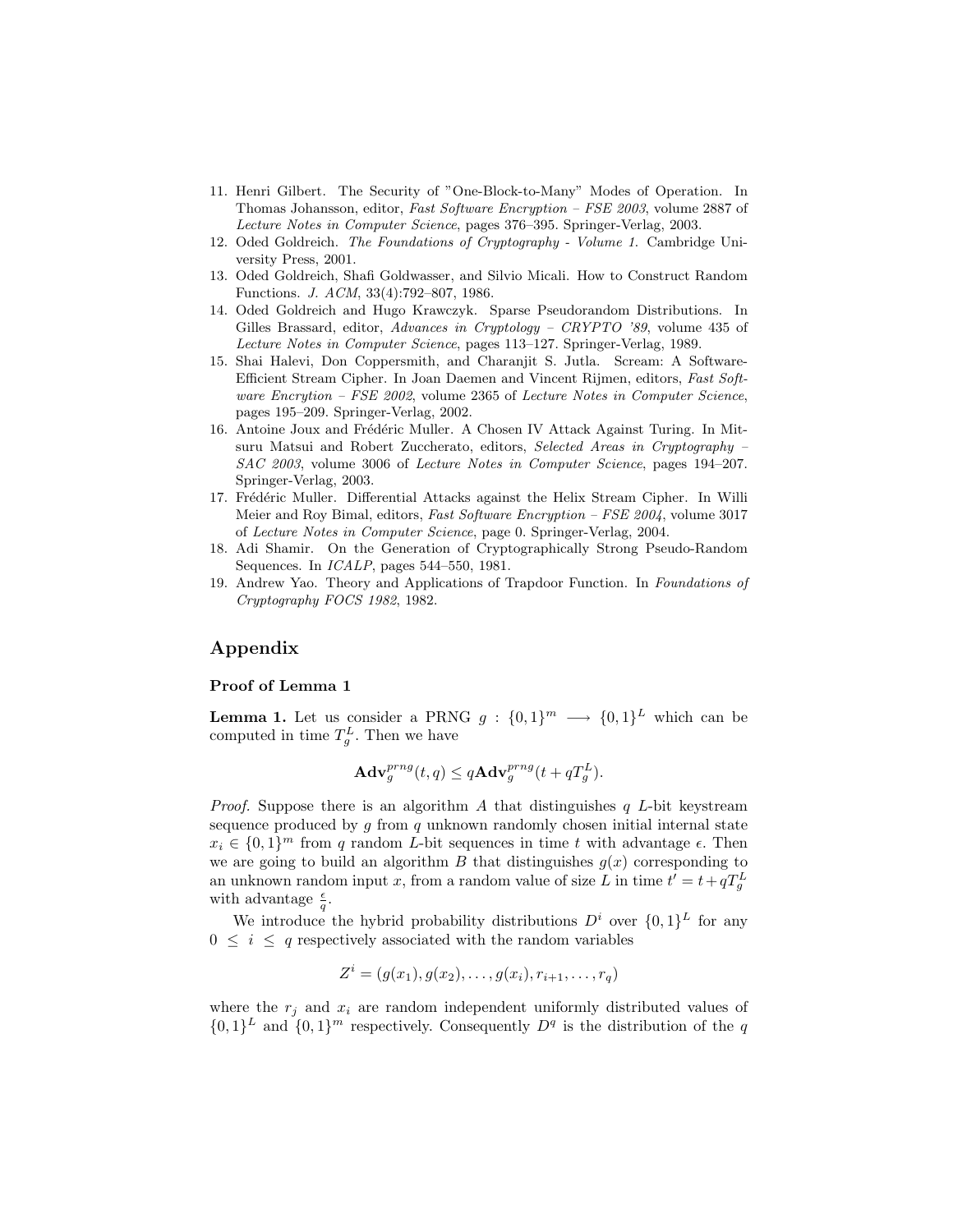L-bit keystream produced by g and  $D^0$  is the distribution of q L-bit uniformly distributed values of  $\{0,1\}^L$ .

We denote by  $p^i$  the probability that A accepts a random  $qL$ -bit sequence distributed according to  $D^i$ .

We have supposed that algorithm A distinguishes between  $D^0$  and  $D^q$  with advantage  $\epsilon$ , in other words that  $|p^0 - p^q| \geq \epsilon$ .

Algorithm B works as follows : on input  $y \in \{0,1\}^L$  it selects randomly an i such that  $1 \leq i \leq q$  and constructs the vector

$$
Z(y) = (g(x_1), g(x_2), \dots, g(x_{i-1}), y, r_{i+1}, r_{i+2}, \dots, r_q)
$$

with  $x_i$  and  $r_i$  randomly chosen values. If y is distributed accordingly to the output distribution of g, i.e.  $y = g(x)$  for a uniformly distributed value of x, then

$$
Z(y) = (g(x_1), g(x_2), \dots, g(x_{i-1}), g(x), r_{i+1}, r_{i+2}, \dots, r_q)
$$

is distributed according to  $D^i$ . Now if y is distributed according to the uniform distribution, then

$$
Z(y) = (g(x_1), g(x_2), \dots, g(x_{i-1}), y, r_{i+1}, r_{i+2}, \dots, r_q).
$$

Thus  $Z(y)$  is distributed according to  $D^{i-1}$ . In order to distinguish the output distribution of  $g$  from the uniform law, algorithm  $B$  calls algorithm  $A$  with inputs  $Z(y)$  and returns the value returned by A. Thus

$$
|\Pr_x(B(g(x)) = 1) - \Pr_y(B(y) = 1)|
$$
  
= 
$$
|\frac{1}{q} \sum_{i=0}^{q-1} p^i - \frac{1}{q} \sum_{i=1}^{q} p^i| = \frac{1}{q} |p^0 - p^q| \ge \frac{\epsilon}{q}.
$$

Thus  $B$  distinguishes the output distribution of  $g$  from the uniform distribution with probability at least  $\frac{\epsilon}{q}$  in time  $t + qT_g^L$ . Consequently we have:

$$
\mathbf{Adv}_{g}^{prng}(A) = q\mathbf{Adv}_{g}^{prng}(B)
$$

$$
\leq q\mathbf{Adv}_{g}^{prng}(t + qT_{g}^{L})
$$

which gives us the final result:

$$
\mathbf{Adv}_{g}^{prng}(t,q) \le q\mathbf{Adv}_{g}^{prng}(t+qT_g^L).
$$

#### Proof of Theorem 1

**Theorem 1.** Let us consider  $F = \{f_K\}$  where  $f_K : \{0,1\}^n \longrightarrow \{0,1\}^m$  a PRF and  $g: \{0,1\}^m \longrightarrow \{0,1\}^L$  a PRNG that produces L bits in time  $T_g^L$ . The advantage in time t with q queries of  $G = g \circ F = \{g \circ f_K\}$  can be upper bounded as follows

$$
\mathbf{Adv}_{G}^{prf}(t,q) \leq \mathbf{Adv}_{F}^{prf}(t+qT_g^L) + q\mathbf{Adv}_{g}^{prng}(t+qT_g^L).
$$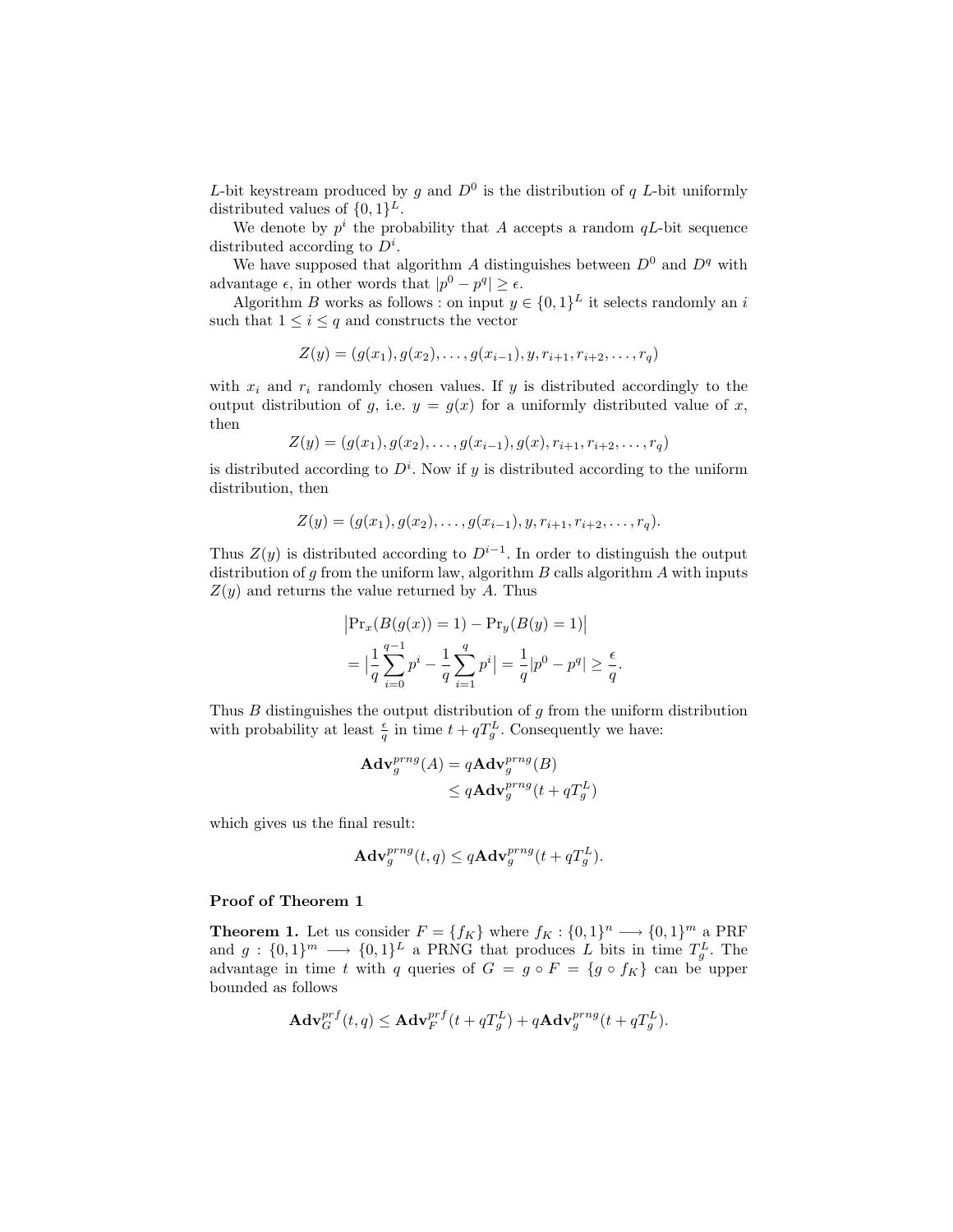*Proof.* We want to upper bound the advantage of an algorithm  $\tilde{A}$  that in time  $t$ with q requests distinguishes a random instance  $g_K = g \circ f_K$  of  $G = g \circ F$  from a perfect random function  $g^* \in F^*_{n,L}$ . We can write the advantage of A as

$$
\mathbf{Adv}_{G}^{prf}(A) = \big|\Pr(A^{g_K} = 1) - \Pr(A^{g^*} = 1))\big|.
$$

A is making at most  $q$  distinct queries to an oracle function instantiated by  $g_K$ , resp.  $g^*$ . In order to upper bound  $\mathbf{Adv}_{G}^{prf}(A)$ , we consider the intermediate situation where the oracle function is neither  $g_k$  nor  $g^*$ , but a random instance  $g \circ f^*$  of the composition of a perfect random function  $f^* \in F^*_{n,m}$  and g. Due to the triangular inequality, we have

$$
\mathbf{Adv}_{G}^{prf}(A) \le |\Pr(A^{g_K} = 1) - \Pr(A^{g \circ f^*} = 1)| + |\Pr(A^{g \circ f^*} = 1) - \Pr(A^{g^*} = 1)|.
$$

We denote the first and the second absolute values of the right expression by  $\delta_1$  and  $\delta_2$ .

Let us first upper bound  $\delta_2$ . It is easy to see that instantiating the oracle function of A with  $g \circ f^*$  (resp.  $g^*$ ) amounts to answering the up to q distinct oracle queries of A with a q-tuple  $(g(y_1),..., g(y_q))$  of L-bit values, where the q-tuple  $(y_1, \ldots, y_q)$  is a randomly drawn from  $\{0,1\}^{mq}$ , resp. with a q-tuple  $(z_1, \ldots, z_q)$  of answers randomly drawn from  $\{0, 1\}^{Lq}$ . In both case, the q-tuple of oracle answers is independent of the up to  $q$  distinct values of the oracle queries. Using this fact we can derive an algorithm  $B$  that distinguishes  $q$  values  $(g(x_1),...,g(x_q))$  from q random values of  $\{0,1\}^L$ . Algorithm B works as follows: on input  $(y_1, \ldots, y_q)$  it runs algorithm A. Consequently it has to answer A's *n*-bit oracle queries  $x_i$  with *L*-bit responses. On each distinct query  $x_i$ , *B* simply answers  $y_i$ . When A halts, B halts also and returns the output of A. We can easily see that  $Pr(B(g(x_1), \ldots g(x_q)) = 1) = Pr(A^{g \circ f^*} = 1)$  and that  $Pr(B(y_1,... y_q) = 1) = Pr(A^{g^*} = 1)$ . Consequently we have

$$
\delta_2 = \mathbf{Adv}_g^{prng}(B) \le \mathbf{Adv}_g^{prng}(t, q).
$$

Lemma 1 now provides:

$$
\delta_2 \le q\mathbf{Adv}_g^{prng}(t+qT_g^L).
$$

In order to upper-bound  $\mathbf{Adv}_{G}^{prf}(A)$  we still have to upper bound  $\delta_1.$  This can be done by deriving from algorithm  $A$  an algorithm  $C$  that is able by invoking  $A$ one single time to distinguish a random instance of the  $n$ -bit to  $m$ -bit PRF  $F$ from a perfect random function  $f^* \in F^*_{n,m}$  with an advantage also equal to  $\delta_1$ .

Algorithm  $C$  has access to an *n*-bit to *m*-bit oracle function  $f$ .  $C$  works as follows: first it invokes algorithm A. Consequently it has to answer  $A$ 's nbit oracle queries  $x_i$  with L-bit responses. For such a query, C queries its own oracle function f with the same query value  $x_i$ , gets an m-bit answer  $y_i =$  $f(x_i)$ , computes the L-bit value  $g(y_i)$ , and answers this value to algorithm A. When A halts, C halts as well and outputs the same output as A. Therefore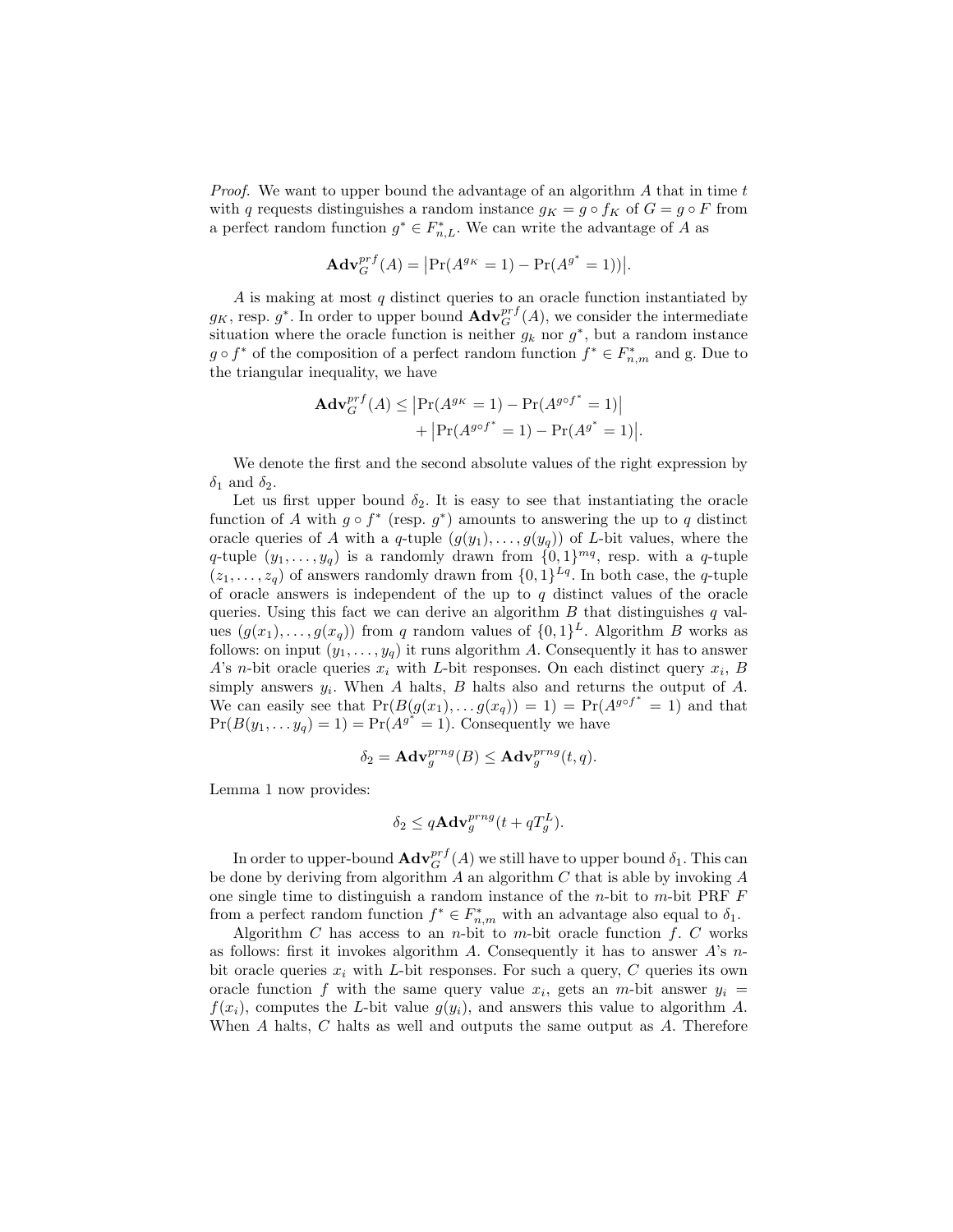we have  $Pr(C^{f_K} = 1) = Pr(A^{g \circ f_K} = 1) = Pr(A^{g_K} = 1)$  and  $Pr(C^{f*} = 1) =$  $\Pr(A^{g \circ f*} = 1)$ . This implies that  $\left| \Pr(C^{f*} = 1) - \Pr(C^{f*} = 1) \right|$  is equal to  $\left|\Pr(A^{g_K}=1)-\Pr(A^{g\circ f^*}=1)\right|,$  i.e.

$$
\mathbf{Adv}_{F}^{prf}(C) = \delta_1.
$$

Furthermore the time required for algorithm  $C$  is equal to the time required for algorithm A plus q times the time of computing g. Therefore  $\mathbf{Adv}_{F}^{prf}(C)$  is upper-bounded by  $\mathbf{Adv}_{F}^{prf}(t+qT_g^L, q)$ , i.e.  $\delta_1 \leq \mathbf{Adv}_{F}^{prf}(t+qT_g^L, q)$ . Finally we have for any A

$$
\mathbf{Adv}_{G}^{prf}(A) \leq \delta_1 + \delta_2 \leq \mathbf{Adv}_{F}^{prf}(t + qT_g^L, q) + q\mathbf{Adv}_{g}^{prng}(t + qT_g^L).
$$

Consequently

$$
\mathbf{Adv}_{G}^{prf}(t,q) \leq \mathbf{Adv}_{F}^{prf}(t+qT_g^L,q) + q\mathbf{Adv}_{g}^{prng}(t+qT_g^L).\Box
$$

### Proof of Theorem 2

**Theorem 2.** Let  $g: \{0,1\}^m \longrightarrow \{0,1\}^L$  be a PRNG which generates  $L \geq 2m$ outputs bits and produces its 2m first output bits in time  $T_g^{2m}$  and let  $F^g$  =  ${f_y}_{y\in{0,1}^m}$  be the family of *n*-bit to *m*-bit functions derived from g by the Tree Based Construction. The  $(t, q)$  advantage of PRF  $F<sup>g</sup>$  is related to the single-query advantage of PRNG  $g$  by the following inequality:

$$
\mathbf{Adv}_{F^g}^{prf}(t,q) \le nq\mathbf{Adv}_g^{prng}(t+q(n+1)T_g^{2m}).
$$

*Proof.* First we define, for  $0 \le i \le n$ , a family  $F_i^g$  of  $\{0,1\}^n \longrightarrow \{0,1\}^m$  functions; each  $F_i^g$  can be viewed as an intermediate PRF between  $F^g$  and the set  $F_{n,m}^*$  of perfect random *n*-bits to *m*-bit functions.

 $- F_0^g = \{ f_{y_0}^g \}_{y_0 \in \{0,1\}^n}$  where  $f_{y_0}^g : (x_1, \ldots, x_n) \longmapsto g_{x_n} \circ \ldots \circ g_{x_1}(y_0)$ .

- 
$$
F_1^g = \{ f_{y_0, y_1}^g \}_{(y_0, y_1) \in \{0, 1\}^{2n}}
$$
  
where  $f_{y_0, y_1}^g : (x_1, \dots, x_n) \longrightarrow g_{x_n} \circ \dots \circ g_{x_2}(y_{x_1}).$ 

- $-F_i^g = {f_{y_0,y_1,...,y_{2^i-1}}^g}$ <sub>yo,y1</sub>,...,y<sub>2<sup>i</sup>-1</sub>∈{0,1}<sup>2*in*</sup> where  $f_{y_0,...,y_{2^i-1}}^g : (x_1,...,x_n) \longmapsto g_{x_n} \circ ... \circ g_{x_{i+1}}(y_{x_1...x_i})$ (in the former expression  $y_{x_1,...x_i}$  represents  $y_{\sum_{t=1}^i x_i 2^{i-1}}$ )
- $-F_n^g = {f_{y_0,y_1,...,y_{2^n-1}}^g}$ <sub>y<sub>0</sub>,y<sub>1</sub>,...,y<sub>2</sub><sup>n</sup>-1∈{0,1}<sup>2n</sup></sub> where  $f_{y_0,...,y_{2^{n}-1}}^g : (x_1,...,x_n) \longmapsto (y_{x_1...x_n}).$

It is easy to see that  $F_0^g$  is equal to  $F^g$ , and that  $F_n^g$  is the set  $F_{n,m}^*$  of all n-bit to m-bit functions.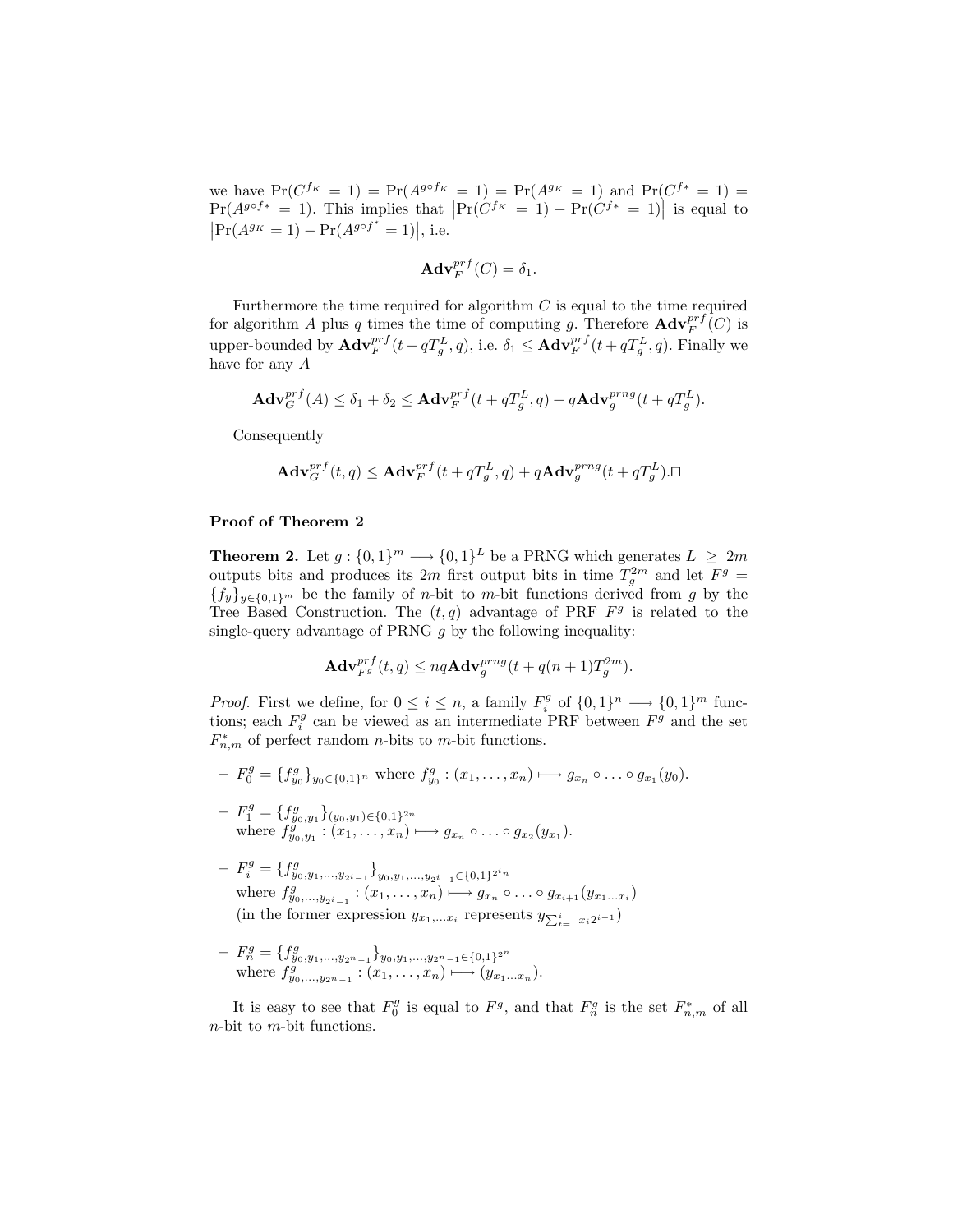Let us consider any  $(t, q)$  distinguishing algorithm A for  $F<sup>g</sup>$ , i.e. a testing algorithm capable to query an *n*-bit to *m*-bit oracle function up to  $q$  times, and let us denote its distinguishing probability by

$$
\epsilon = \left| \Pr_{f \in F^g} (A^f = 1) - \Pr_{f \in F_{n,m}^*} (A^f = 1) \right|.
$$

We denote  $Pr_{f \in F_i^g}(A^f = 1)$  by  $p_i$ . Thus we have

$$
\epsilon = |p_0 - p_n|.
$$

We now construct a  $q$ -query distinguisher  $B$  for  $q$ , which when input with a q-tuple  $(z_1, \ldots, z_q)$  of 2m-bit words is using one invocation of algorithm A to output either 0 or 1. In order to processes an input q-tuple  $(z_1, \ldots, z_q)$ , B first randomly draws an integer i comprised between 0 and  $n-1$ , and then inputs  $(z_1, z_q)$  to a testing algorithm  $B_i$ , and outputs  $B_i$ 's binary output. Each testing algorithm  $B_i$  is defined as follows:  $B_i$  invokes algorithm A, and computes the answers to the up to q distinct n-bit oracle queries of A. For that purpose,  $B_i$ uses its random generation capability to simulate an auxiliary random function  $\alpha: \{0,1\}^i \longrightarrow \{1,q\}$  that is initially undetermined. At each novel n bit oracle query  $x^j = (x_1^j, \ldots, x_n^j)$  of A, algorithm  $B_i$  uses:

- the bits  $x_1^j$  to  $x_i^j$  to determine a 2m-bit value  $z_k$  as follows:  $B_i$  first checks if  $\alpha$  is defined on point  $(x_1^j, \ldots, x_i^j)$ . If not, it selects randomly a value in  $\{1,q\}$ , affects it to  $\alpha(x_1^j, \ldots x_i^j)$  and stores the new point of  $\alpha$ . Otherwise  $B_i$ simply read the previously stored value. In both case, we denote by  $k$  the obtained value of  $\alpha(x_1^j, \ldots x_i^j)$ ; k is used to select the k-th input  $z_k$  from  $B_i$ 's input  $(z_1, \ldots, z_q);$
- the bit  $x_{i+1}^j$  to select an m-bit word y equal to the substring of the m left bits of  $z_k$  if  $x_{i+1}^j = 0$ , and of the m right bits of  $z_k$  if  $x_{i+1}^j = 1$ ;
- the bits  $x_{i+2}^j$  to  $x_n^j$  to compute  $A^s$  L-bit oracle response  $g_{x_n^j} \circ \dots \circ g_{x_{i+2}^j}(y)$ .

Finally when A halts,  $B_i$  halts also and returns A's binary output. It is not too difficult to see that:

- if  $B_i$ 's input is  $(g(a_1),...,g(a_q)),$  where  $(a_1,...,a_q)$  is a randomly drawn  $q$ -tuple of m-bit, then A's oracle queries and response pairs have exactly the same probability distribution as if  $A$  were run with an  $n$ -bit to  $m$ -bit oracle function f randomly drawn from the family  $F_i^g$ :

$$
Pr(B_i((g(a_1),...,g(a_q))=1)=Pr_{f\in F_i^g}(A^f=1)=p_i.
$$

- if  $B_i$ 's input is is a randomly drawn q-tuple  $(z_1, \ldots, z_q)$  of  $2m$ -bit values, then A's oracle queries and response pairs have exactly the same probability distribution as if A was run with an n-bit to m-bit oracle function f randomly drawn from the family  $F_{i+1}^g$ :

$$
Pr(B_i(z_1,\ldots,z_q)=1)=Pr_{f\in F_{i+1}^g}=(A^f=1)=p_{i+1}.
$$